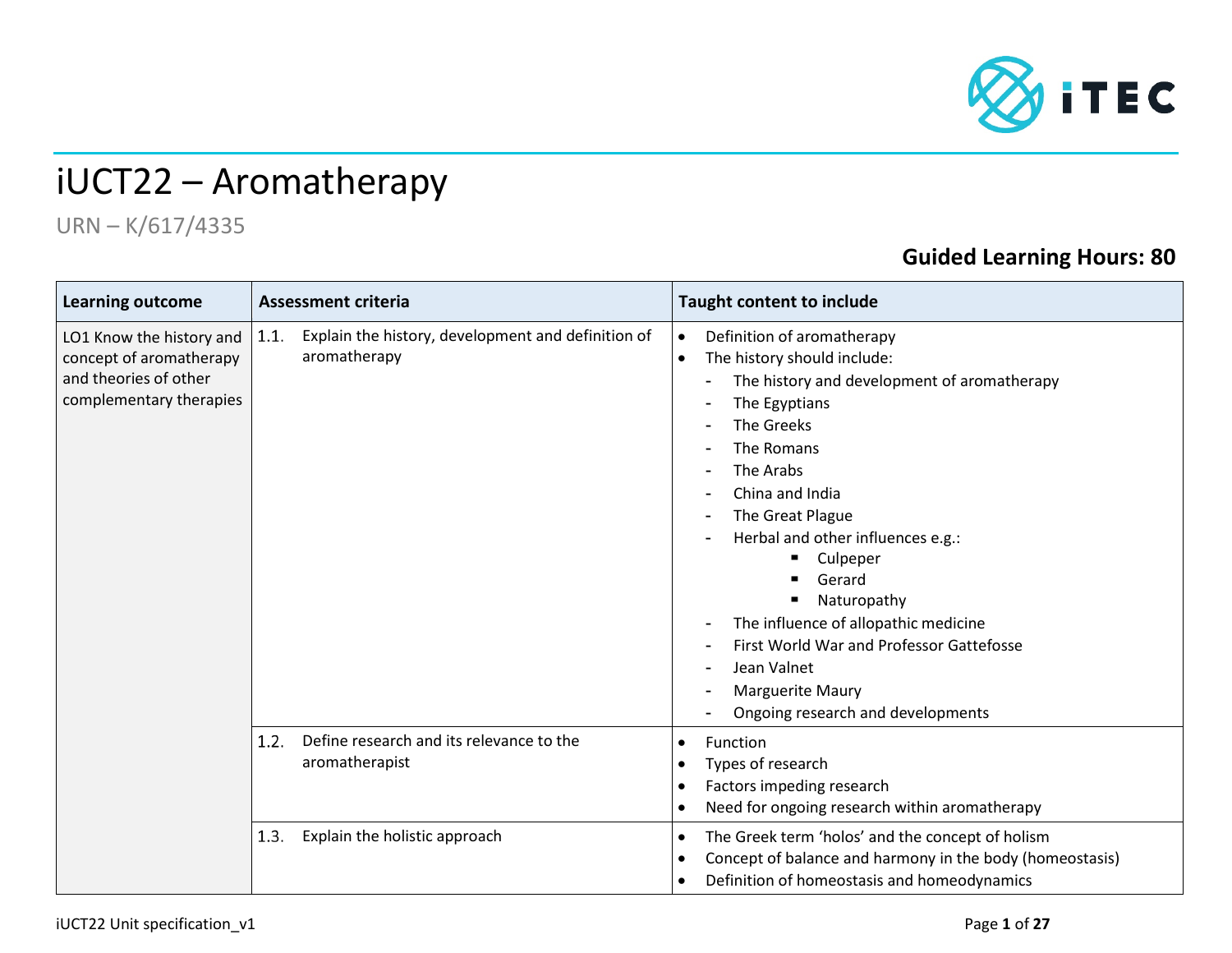|                                                                                           | The importance of the treatment of the whole person in relation to<br>$\bullet$<br>holistic health and the power of touch<br>Definition of CAM - Complementary and Alternative Medicine<br>$\bullet$                                                                                                                                                                                                                                                                                                                                    |
|-------------------------------------------------------------------------------------------|-----------------------------------------------------------------------------------------------------------------------------------------------------------------------------------------------------------------------------------------------------------------------------------------------------------------------------------------------------------------------------------------------------------------------------------------------------------------------------------------------------------------------------------------|
| Explain the term integral biology<br>1.4.                                                 | The way in which the physical environment and social, economic<br>$\bullet$<br>and environmental factors affect health and social wellbeing, to<br>include:<br>Computers<br>Mobile phones<br>Processed food<br>Lack of fresh air<br>Lack of sleep<br>Jet lag<br>Lack of natural light<br>Financial problems<br>Poor ventilation<br>Lack of exercise<br>Chemicals<br>Pollution<br>Stress - signs and symptoms<br>Short and long term effects<br>The role of complementary therapies in stress management<br>۰<br>The placebo effect<br>٠ |
| 1.5.<br>Explain other complementary therapies and the<br>ways in which they are performed | Acupressure<br>$\bullet$<br>Acupuncture<br>$\bullet$<br>Alexander technique<br>$\bullet$<br>Ayurvedic medicine<br>$\bullet$<br>Bach flower remedies/flower remedies<br>$\bullet$<br>Body work (massage therapies)<br>$\bullet$<br>Bowen technique<br>$\bullet$<br>Chiropractic<br>Colour therapy<br>Crystal therapy<br>$\bullet$<br>Ear candling<br>$\bullet$<br>Emotional Freedom Technique (EFT)<br>Herbalism<br>Holistic massage<br>Homeopathy                                                                                       |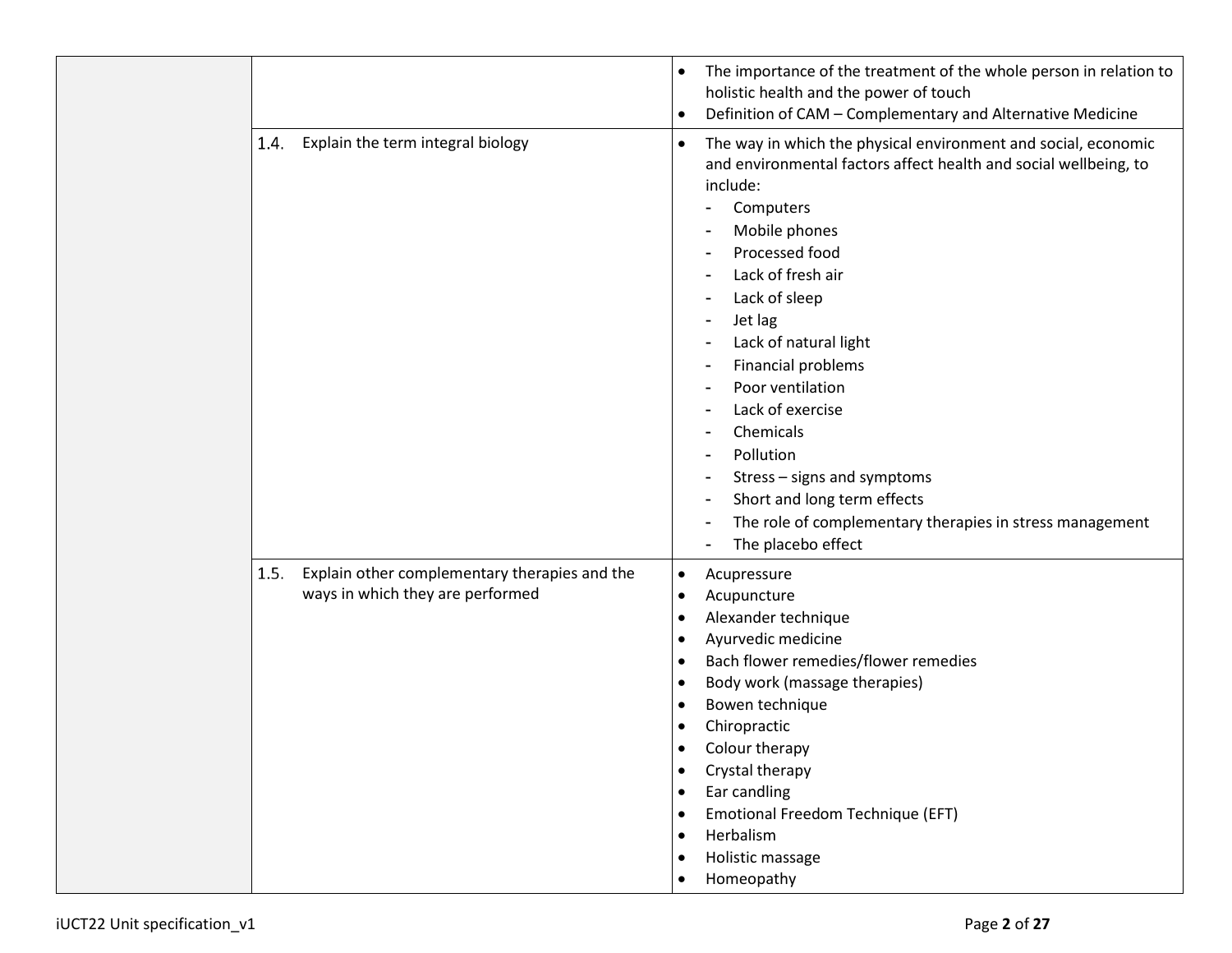|  | Hypnotherapy<br>$\bullet$                              |
|--|--------------------------------------------------------|
|  | Indian head massage<br>$\bullet$                       |
|  | Iridology<br>$\bullet$                                 |
|  | Kinesiology<br>$\bullet$                               |
|  | Lymphatic drainage massage<br>$\bullet$                |
|  | Meditation<br>$\bullet$                                |
|  | Naturopathy<br>$\bullet$                               |
|  | Neurolinguistic Programing (NLP)<br>$\bullet$          |
|  | Osteopathy<br>$\bullet$                                |
|  | Reflexology<br>$\bullet$                               |
|  | Reiki/spiritual healing<br>$\bullet$                   |
|  | Shiatsu<br>$\bullet$                                   |
|  | Stone therapy massage<br>$\bullet$                     |
|  | Subtle energy/vibrational medicine<br>$\bullet$        |
|  | Swedish massage<br>$\bullet$                           |
|  | Therapeutic touch<br>$\bullet$                         |
|  | <b>Traditional Chinese Medicine (TCM)</b><br>$\bullet$ |
|  | Yoga<br>$\bullet$                                      |
|  | Vertical reflexology<br>$\bullet$                      |
|  |                                                        |

| 2.1.<br>Describe the structure and function of plants in<br>LO2 Know the structure,<br>relation to the production of essential and carrier<br>function and classification<br>oils<br>of plants in relation to the<br>production and uses of<br>essential and carrier oils | Angiosperm<br>$\bullet$<br>$\bullet$<br>Gymnosperm<br>Monocotyledon<br>$\bullet$<br>Dicotyledon<br>$\bullet$<br>Root<br>$\bullet$<br>Rhizome<br>$\bullet$<br>Stem<br>$\bullet$<br>Leaf<br>$\bullet$<br>Flower<br>$\bullet$<br>Fruit<br>$\bullet$<br>Seeds<br>$\bullet$<br>Origins of essences and fixed oils:<br>$\bullet$<br>Leaves<br>$\blacksquare$<br><b>Flowers</b><br>$\sim$<br>Stems<br>$\sim$<br>Twigs<br>$\blacksquare$<br><b>Bark</b><br>۰. |
|---------------------------------------------------------------------------------------------------------------------------------------------------------------------------------------------------------------------------------------------------------------------------|-------------------------------------------------------------------------------------------------------------------------------------------------------------------------------------------------------------------------------------------------------------------------------------------------------------------------------------------------------------------------------------------------------------------------------------------------------|
|---------------------------------------------------------------------------------------------------------------------------------------------------------------------------------------------------------------------------------------------------------------------------|-------------------------------------------------------------------------------------------------------------------------------------------------------------------------------------------------------------------------------------------------------------------------------------------------------------------------------------------------------------------------------------------------------------------------------------------------------|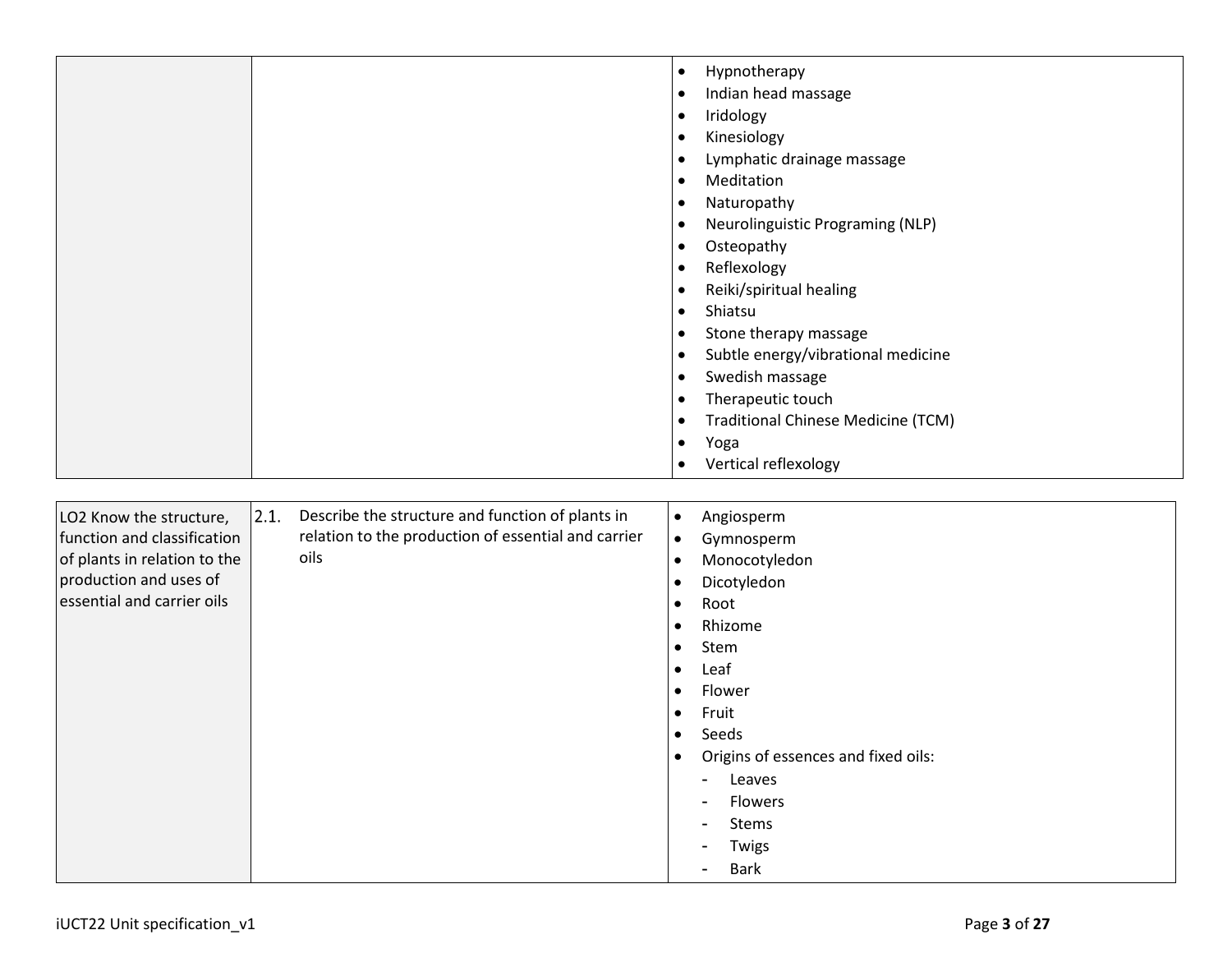|                                                                                                       | Heartwood<br>$\blacksquare$<br>Resin<br>$\blacksquare$<br>Roots<br>$\blacksquare$<br>Rhizomes<br>L,<br>Fruit pulp<br>$\blacksquare$<br>Fruit peel<br>$\blacksquare$<br>Seeds<br>$\overline{a}$                                                                                                                                                                                                                                                                                                                                                                                                                                                                                                                                                                                                                                                                                                                                                                                                                                 |
|-------------------------------------------------------------------------------------------------------|--------------------------------------------------------------------------------------------------------------------------------------------------------------------------------------------------------------------------------------------------------------------------------------------------------------------------------------------------------------------------------------------------------------------------------------------------------------------------------------------------------------------------------------------------------------------------------------------------------------------------------------------------------------------------------------------------------------------------------------------------------------------------------------------------------------------------------------------------------------------------------------------------------------------------------------------------------------------------------------------------------------------------------|
| 2.2.<br>Define taxonomy, nomenclature and plant families<br>and their relevance to the aromatherapist | $\bullet$<br>Carl Linnaeus<br><b>Binomial system</b><br>$\bullet$<br>Environmental factors affecting growth and production of essences<br>$\bullet$<br>Plant family<br>$\bullet$<br>Genus<br>$\bullet$<br>Species<br>$\bullet$<br>Chemotypes<br>$\bullet$<br>Variety<br>$\bullet$<br>Plant families to include:<br>$\bullet$<br>Annonaceae<br>$\frac{1}{2}$<br>Apiaceae (Umbelliferae)<br>$\blacksquare$<br>Arecaceae<br>$\blacksquare$<br>Asteraceae (Compositae)<br>$\blacksquare$<br>Burseraceae<br>$\overline{a}$<br>Corylaceae<br>$\blacksquare$<br>Cupressaceae<br>$\blacksquare$<br>Euphorbiaceae<br>$\blacksquare$<br>Fabaceae (Leguminosae)<br>$\blacksquare$<br>Geraniaceae<br>$\blacksquare$<br>Juglandaceae<br>$\blacksquare$<br>Lamiaceae (Labiatae)<br>$\blacksquare$<br>Lauraceae<br>$\blacksquare$<br>Linaceae<br>$\blacksquare$<br>Malvaceae (Steruliaceae)<br>$\blacksquare$<br>Myrtaceae<br>$\blacksquare$<br>Oleaceae<br>Ē,<br>Onagraceae<br>$\blacksquare$<br>Pedaliaceae<br>Piperaceae<br>$\blacksquare$ |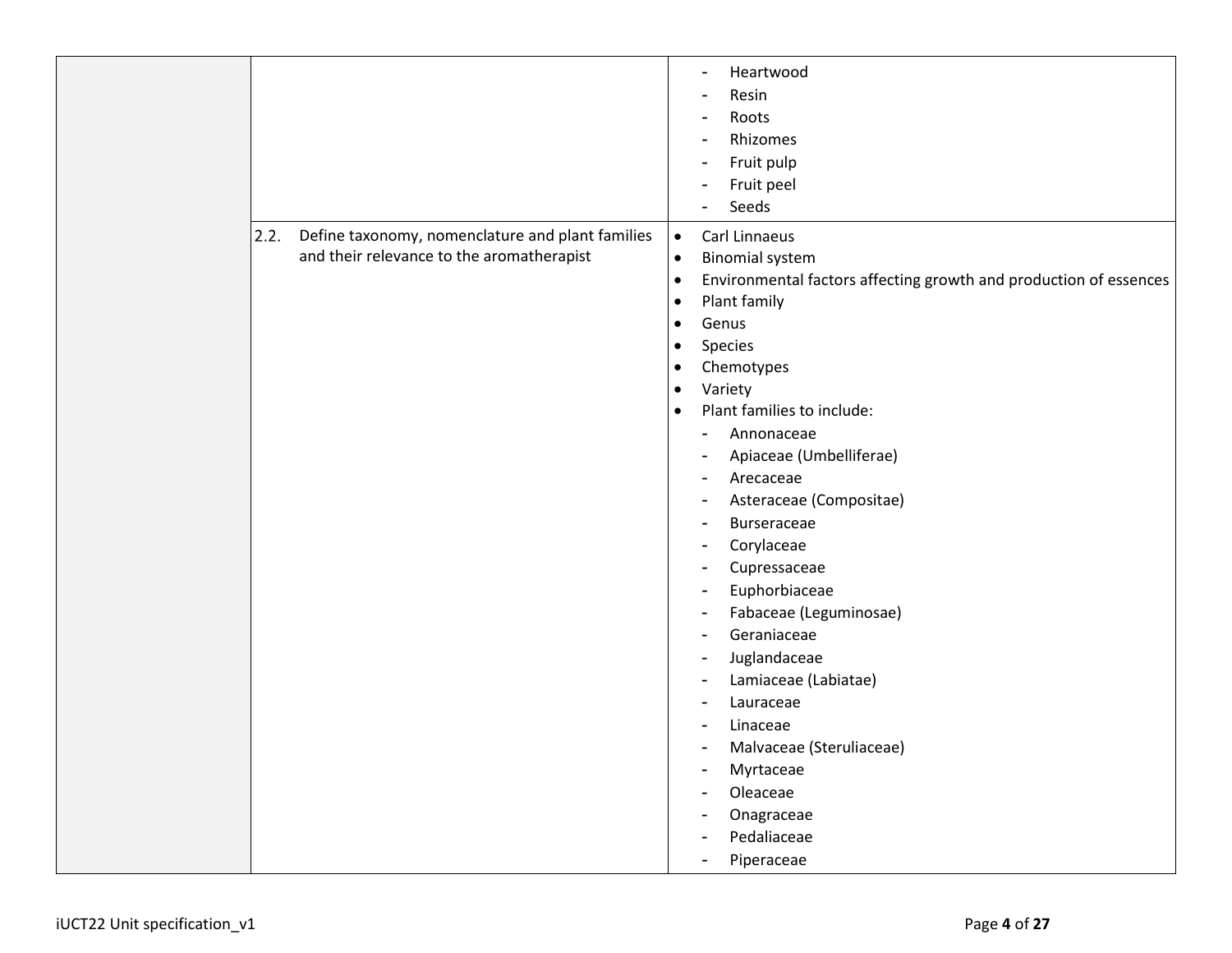| Explain the process of biosynthesis<br>2.3.                                                                                                                                                                                                                                                                                                                                                                                                        | Pinaceae<br>Poaceae (Gramineae)<br>Proteaceae<br>Rosaceae<br>Rutaceae<br>Sapotaceae<br>Santalaceae<br>Simmondsiaceae<br>Styracaceae<br>Vitaceae<br>Zingiberaceae<br>The formation of essential oils in plants<br>٠                                                                                                                                                                                                                                                                                                                                                                                                                                                                                                                                                                                                                                                                                                                                                                                                      |
|----------------------------------------------------------------------------------------------------------------------------------------------------------------------------------------------------------------------------------------------------------------------------------------------------------------------------------------------------------------------------------------------------------------------------------------------------|-------------------------------------------------------------------------------------------------------------------------------------------------------------------------------------------------------------------------------------------------------------------------------------------------------------------------------------------------------------------------------------------------------------------------------------------------------------------------------------------------------------------------------------------------------------------------------------------------------------------------------------------------------------------------------------------------------------------------------------------------------------------------------------------------------------------------------------------------------------------------------------------------------------------------------------------------------------------------------------------------------------------------|
| 2.4.<br>Explain:<br>Botanical name (Latin)<br>Plant family<br>Country of origin (state where the oil was grown<br>originally)<br>Specific method of extraction<br>The main therapeutic effects<br>Recommended uses<br>Safety precautions, including contra-indications<br>and potential toxicology for essences<br>Correct terms should be used when describing<br>therapeutic effects for the 42 oils listed e.g.<br>Sudorific, Emmenagogue, etc. | The outcomes listed should be given for the following 42 essential<br>$\bullet$<br>oils:<br>Lamiaceae (Labiatae)<br>Lavandin (Lavandula x intermedia Emeric ex Loisel)<br>Lavender (Lavandula angustifolia Mill.)<br>Lavender, spike (Lavandula latifolia Medik.)<br>٠<br>Clary Sage (Salvia sclarea L.)<br>٠<br>Marjoram (Origanum majorana L.)<br>Rosemary (Rosmarinus officinalis L.)<br>Thyme (Thymus vulgaris L.)<br>Peppermint (Mentha x piperita L.)<br>Basil (Ocimum basilicum L.)<br>Patchouli (Pogestemon cablin Benth.)<br>Rutaceae<br>Neroli (Citrus aurantium L.)<br>٠<br>Petitgrain (Citrus aurantium L.)<br>٠<br>Orange, bitter (Citrus aurantium L.)<br>٠<br>Orange, sweet (Citrus sinensis (L.) Osbeck)<br>Bergamot (Citrus bergamia Risso.)<br>Lemon (Citrus limon (L.) Burm.)<br>Mandarin (Citrus nobilis Lour.)<br>Grapefruit (Citrus paradisi Macfad.)<br>$\blacksquare$<br>Asteraceae (Compositae)<br>Chamomile Roman (Chamaemelum nobile (L.) All.)<br>Chamomile German (Matricaria recutita L.) |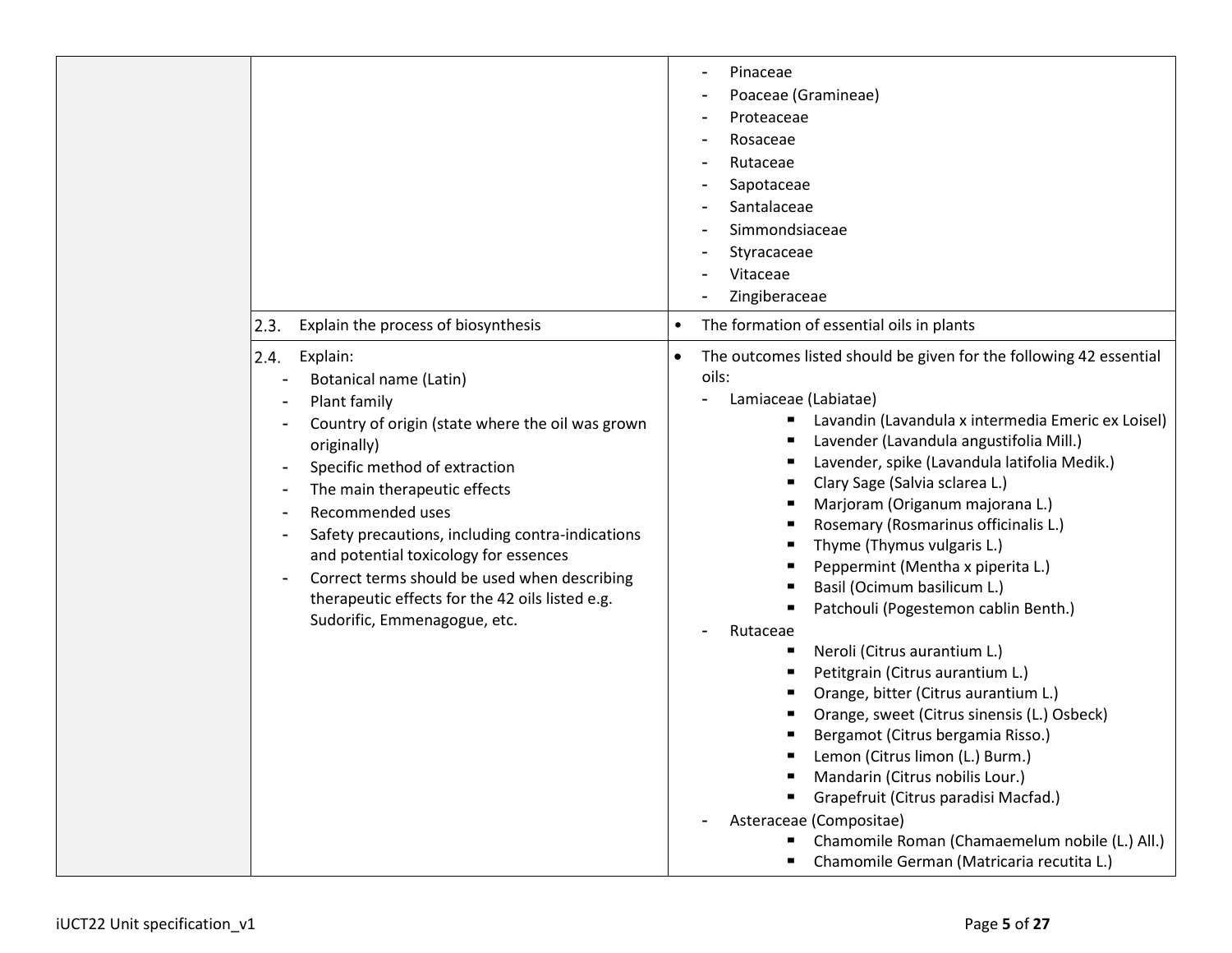|  | Myrtaceae<br>$\blacksquare$                               |  |
|--|-----------------------------------------------------------|--|
|  | Eucalyptus (Eucalyptus citriodora Hook)<br>٠              |  |
|  | Eucalyptus (Eucalyptus dives Schauer)                     |  |
|  | Eucalyptus (Eucalyptus globulus Labill)                   |  |
|  | Eucalyptus (Eucalyptus smithii RT Baker)                  |  |
|  | Tea tree (Melaleuca alternifolia Cheel.)                  |  |
|  | Geraniaceae<br>-                                          |  |
|  | Geranium (Pelargonium graveolens L'Her.)<br>п             |  |
|  | Piperaceae<br>$\blacksquare$                              |  |
|  | Pepper, black (Piper nigrum L.)                           |  |
|  | Apiaceae (Umbelliferae)<br>-                              |  |
|  | Fennel (Foeniculum vulgare. Mill)<br>٠                    |  |
|  | Rosaceae<br>-                                             |  |
|  | Rose damask (Rosa damascena Mill.)<br>ш                   |  |
|  | Rose cabbage (Rosa x centifolia L.)                       |  |
|  | Oleaceae<br>-                                             |  |
|  | Jasmine (Jasminum grandiflorum L.)<br>٠                   |  |
|  | Annonaceae<br>-                                           |  |
|  | Ylang Ylang (Cananga odorata (Lam.) Hook.f. &             |  |
|  | Thomson)                                                  |  |
|  | Santalaceae<br>-                                          |  |
|  | Sandalwood (Santalum album L. Santalum<br>ш               |  |
|  | spicatum (R. Br.) A.DC.)                                  |  |
|  | <b>Burseraceae</b>                                        |  |
|  | Frankincense (Boswellia sacra Flueck.)                    |  |
|  | Myrrh (Commiphora myrrha Engl.)                           |  |
|  | Styracaceae<br>-                                          |  |
|  | Benzoin (Styrax benzoin Dryand.)                          |  |
|  | Zingiberaceae<br>$\blacksquare$                           |  |
|  | Ginger (Zingiber officinale Rosc.)<br>٠                   |  |
|  | Poaceae (Gramineae)<br>$\overline{a}$                     |  |
|  | Lemongrass (Cymbopogon citratus Stapf.)<br>$\blacksquare$ |  |
|  | Vetivert (Vetiveria zizanoides Nash ex Small)<br>-        |  |
|  | Pinaceae                                                  |  |
|  | Cedarwood, Atlas (Cedrus atlantica Manetti)<br>-          |  |
|  | Cupressaceae<br>$\bullet$                                 |  |
|  | Cypress (Cupressus sempervirens L.)<br>-                  |  |
|  | Juniper (Juniperus communis L.)                           |  |
|  |                                                           |  |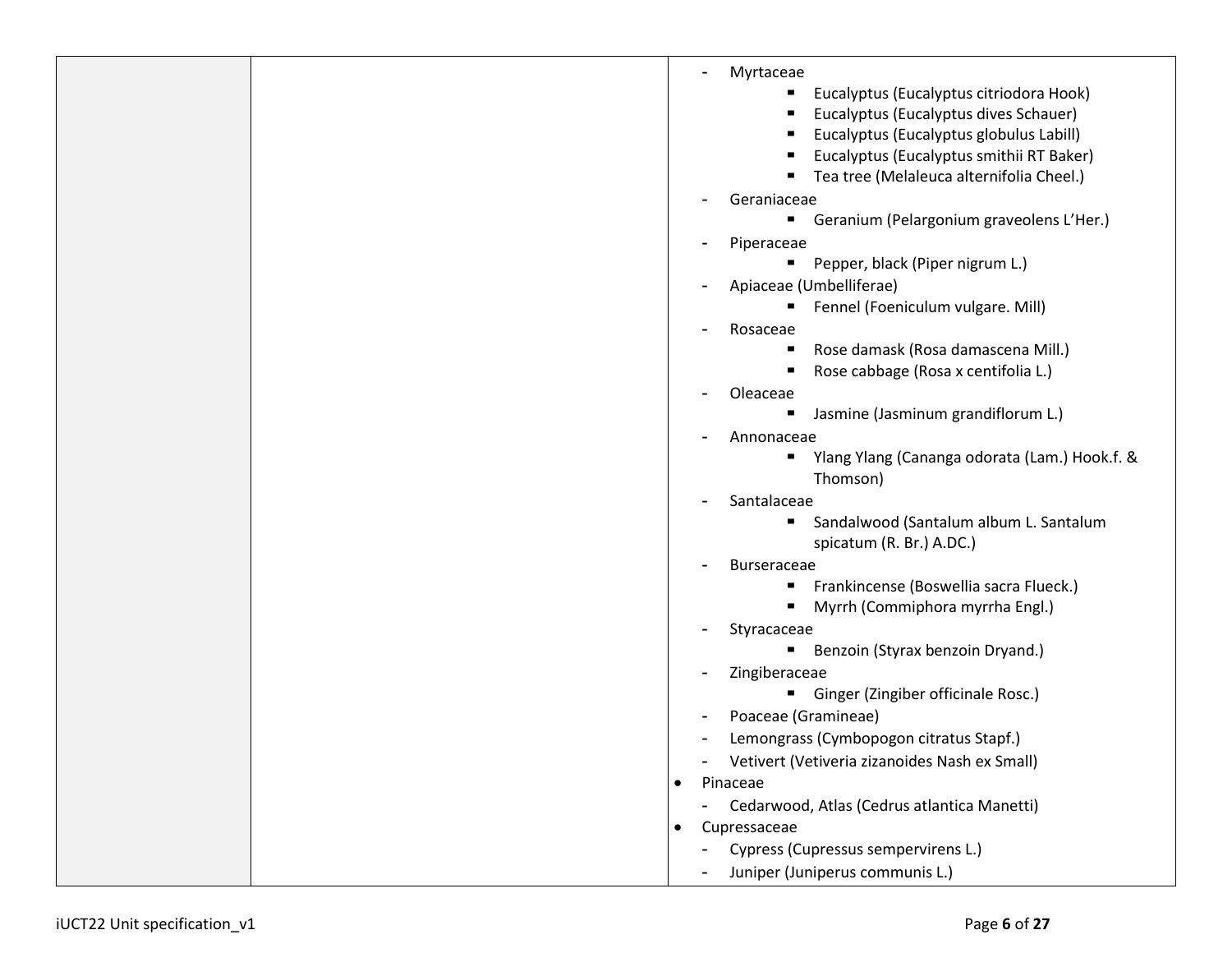| 2.5. | State the:                            | $\bullet$ | Rosaceae                                       |
|------|---------------------------------------|-----------|------------------------------------------------|
|      | Botanical name (Latin)                |           | Almond (Prunus communis L.)<br>$\blacksquare$  |
|      | Plant family                          |           | Apricot Kernel (Prunus armeniaca L.)           |
|      | The sources                           |           | Peach Kernel (Prunus vulgaris Mill.)           |
|      | Methods of extraction of carrier oils | $\bullet$ | Fabaceae (Leguminosae)                         |
|      |                                       |           | Soya (Glycine max Merr.)<br>$\blacksquare$     |
|      |                                       |           | Peanut (Arachis hypogaea L.)<br>$\blacksquare$ |
|      |                                       | $\bullet$ | Asteraceae (Compositae):                       |
|      |                                       |           | Sunflower (Helianthus annuus L.)               |
|      |                                       | $\bullet$ | Vitaceae                                       |
|      |                                       |           | Grapeseed (Vitis vinifera L.)                  |
|      |                                       |           | Oleaceae                                       |
|      |                                       |           | Olive (Olea europaea L.)                       |
|      |                                       | ٠         | Lauraceae                                      |
|      |                                       |           | Avocado (Persea americana Mill.)               |
|      |                                       |           | Pedaliaceae                                    |
|      |                                       |           | Sesame (Sesamum indicum L.)                    |
|      |                                       | $\bullet$ | Linaceae                                       |
|      |                                       |           | Linseed (Linum usitatissimum L.)<br>$\sim$     |
|      |                                       | $\bullet$ | Corylaceae                                     |
|      |                                       |           | Hazel (Corylus avellana L.)                    |
|      |                                       | $\bullet$ | Juglandaceae                                   |
|      |                                       |           | Walnut (Juglans regia L.)                      |
|      |                                       | $\bullet$ | Proteaceae                                     |
|      |                                       |           | Macadamia (Macadamia ternifolia F. Muell.)     |
|      |                                       | ٠         | Arecaceae                                      |
|      |                                       |           | Coconut (Cocos nucifera L.)<br>$\sim 100$      |
|      |                                       | $\bullet$ | Onagraceae                                     |
|      |                                       |           | Evening Primrose (Oenothera biennis L.)        |
|      |                                       | $\bullet$ | Poaceae (gramineae)                            |
|      |                                       |           | Wheatgerm (Triticum vulgare Vill.)             |
|      |                                       |           | Euphorbiaceae                                  |
|      |                                       |           | Castor (Ricinus communis L.)                   |
|      |                                       | ٠         | Simmondsiaceae (Liquid wax)                    |
|      |                                       |           | Jojoba (Simmondsia chinensis Schneid.)         |
|      |                                       |           |                                                |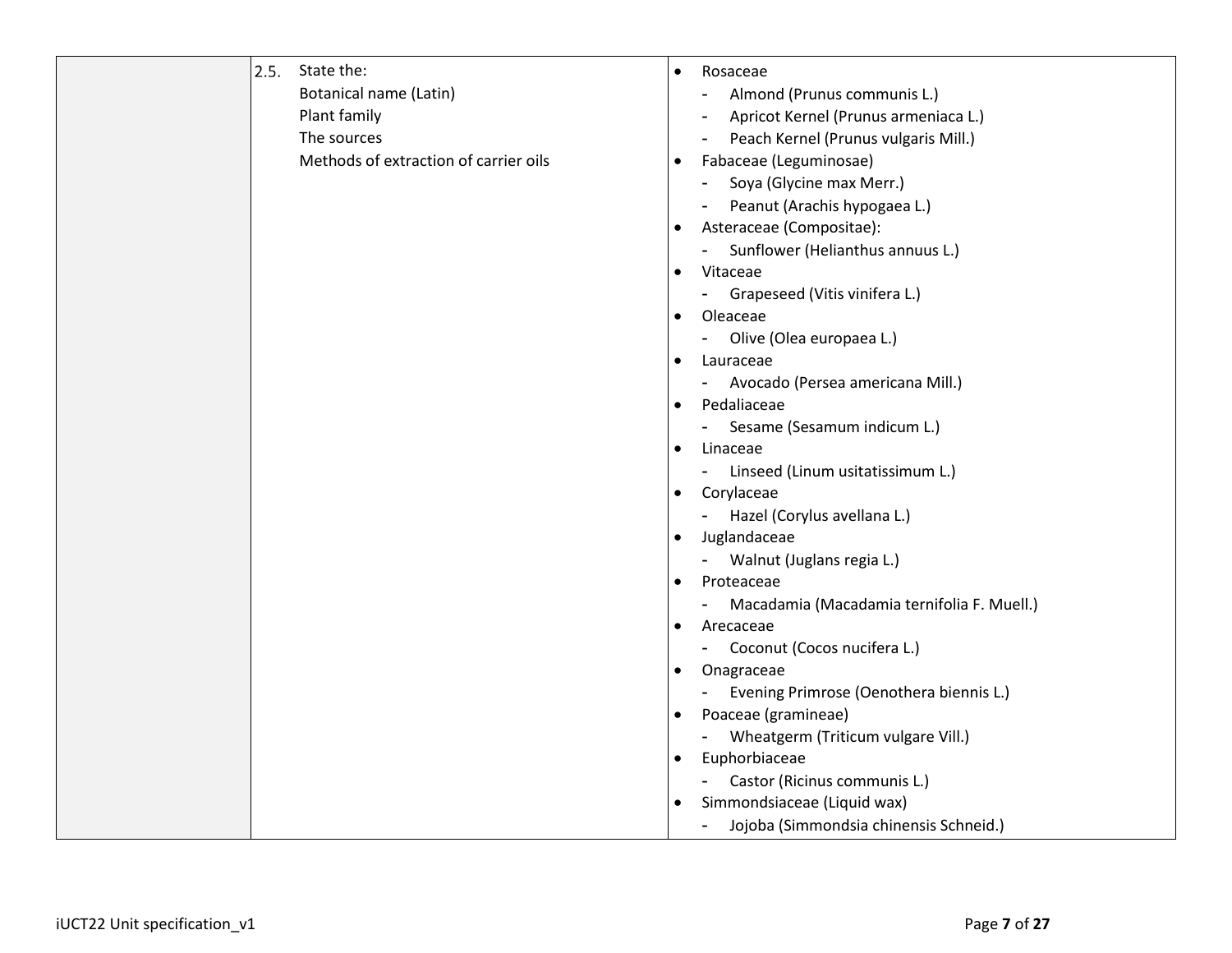| 2.6. | Describe the sources of other media and state<br>botanical names and plant families (where<br>applicable)                                                                                | $\bullet$<br>$\bullet$<br>$\bullet$<br>$\bullet$<br>٠<br>$\bullet$<br>٠<br>$\bullet$<br>$\bullet$<br>$\bullet$                                                                                 | Creams<br>Lotions<br>Gels<br>Water<br>Air<br>Clays<br>Shea butter (Butyrospermum parkii)<br>Sapotaceae<br>Cocoa butter (Theobroma cacao)<br>Malvaceae (Steruliaceae)                                                                                                                                                             |
|------|------------------------------------------------------------------------------------------------------------------------------------------------------------------------------------------|------------------------------------------------------------------------------------------------------------------------------------------------------------------------------------------------|----------------------------------------------------------------------------------------------------------------------------------------------------------------------------------------------------------------------------------------------------------------------------------------------------------------------------------|
| 2.7. | Explain the therapeutic effects, recommended uses<br>and safety precautions of fixed oils and other media, $\bullet$<br>and the advantages and disadvantages for different<br>skin types | $\bullet$<br>$\bullet$<br>$\bullet$<br>٠<br>$\bullet$<br>$\bullet$<br>$\bullet$<br>٠<br>$\bullet$<br>$\bullet$<br>$\bullet$<br>$\bullet$<br>$\bullet$<br>$\bullet$<br>$\bullet$<br>٠<br>٠<br>٠ | Almond<br>Apricot kernel<br>Avocado<br>Castor<br>Coconut<br>Evening primrose<br>Grapeseed<br>Hazel<br>Jojoba<br>Linseed<br>Macadamia<br>Olive<br>Peach kernel<br>Peanut<br>Sesame<br>Sunflower<br>Soya<br>Walnut<br>Wheatgerm<br>Other media to include:<br>Creams<br>Lotions<br>Gels<br>Water<br>Air<br>$\blacksquare$<br>Clays |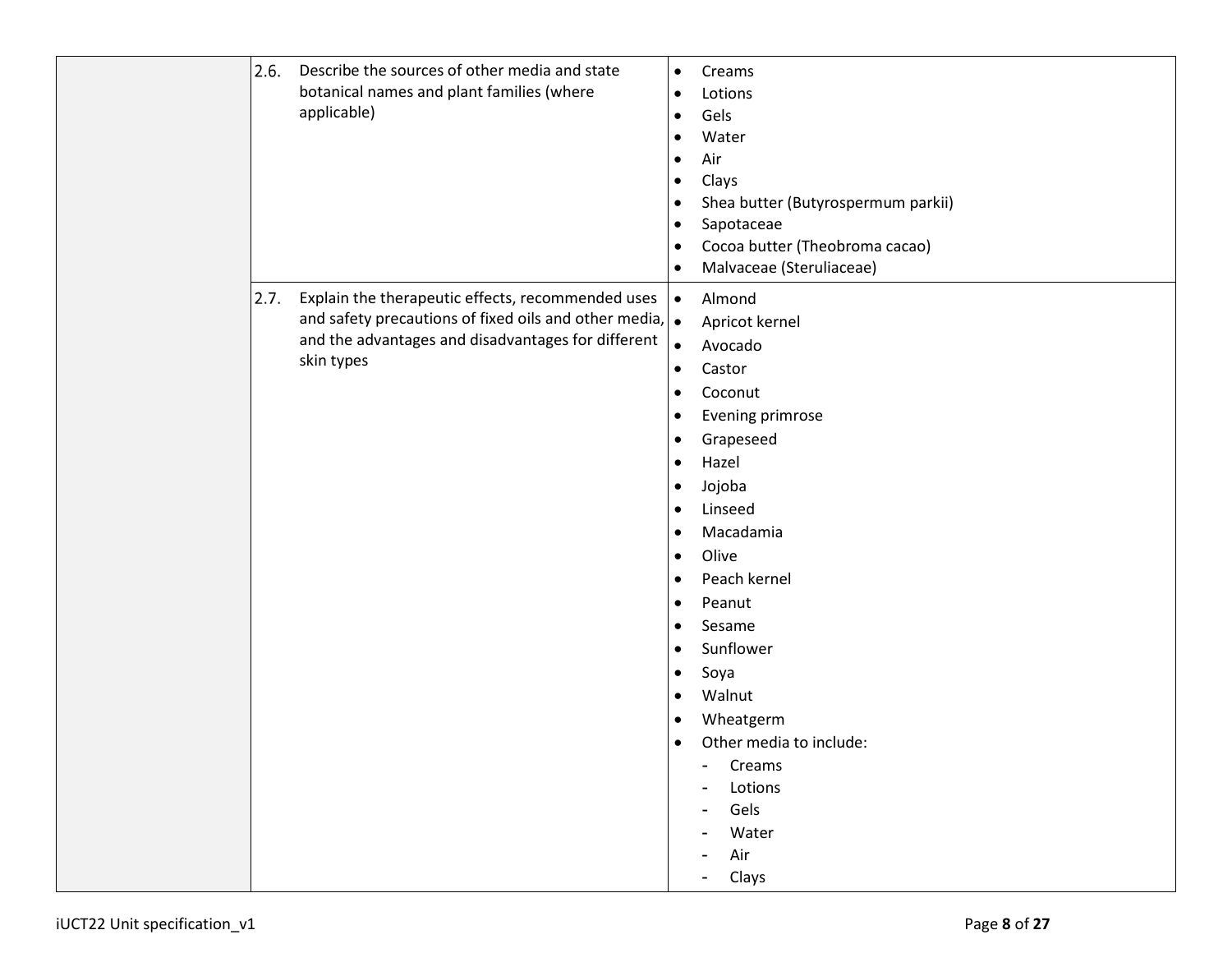|  | nut<br>ΤР<br>. |
|--|----------------|
|  |                |

| LO3 Know aromatherapy<br>products, methods of<br>production and factors<br>affecting quality | 3.1. | Define the terms applicable to essential oils,<br>essences, carrier oils, fixed oils and other media                                                                                         | $\bullet$<br>$\bullet$<br>$\bullet$<br>$\bullet$ | Aromatic<br>Volatile<br>Powerful<br>Soluble in oil and alcohol<br>Lipophilic<br>Hydrophilic<br>Liquid<br>Non-greasy (essences)<br>Flammable                                                                                                              |
|----------------------------------------------------------------------------------------------|------|----------------------------------------------------------------------------------------------------------------------------------------------------------------------------------------------|--------------------------------------------------|----------------------------------------------------------------------------------------------------------------------------------------------------------------------------------------------------------------------------------------------------------|
|                                                                                              | 3.2. | Explain the methods of extraction                                                                                                                                                            | $\bullet$<br>$\bullet$<br>$\bullet$              | Water/steam distillation<br>Expression<br>Solvent extraction<br>Enfleurage/maceration<br>Carbon dioxide<br>Hydro diffusion/percolation/hydrodistillation                                                                                                 |
|                                                                                              | 3.3. | Explain how essential oils can become adulterated<br>or degraded during processing and storage, the<br>ways in which suppliers adulterate oils and the<br>methods used to assess oil quality | $\bullet$<br>$\bullet$<br>$\bullet$<br>$\bullet$ | Methods of adulteration<br>Degradation<br>Hydrolysis<br>Oxidation<br>Synthetic oils<br>Methods of testing quality and chemical constituents of essences,<br>$e.g.$ :<br>pH testing<br>Infrared Spectrophotometry (IR)<br>Gas Liquid Chromatography (GLC) |
|                                                                                              | 3.4. | Explain how to detect the degradation of fixed oils                                                                                                                                          | $\bullet$<br>$\bullet$                           | Rancidity<br>Oxidation<br>Hydrolysis<br>Colour<br>Odour                                                                                                                                                                                                  |
|                                                                                              | 3.5. | Explain the professional sources of supply of<br>essential oils, carrier oils and other media                                                                                                | $\bullet$                                        | Growers<br>Manufacturers/processors                                                                                                                                                                                                                      |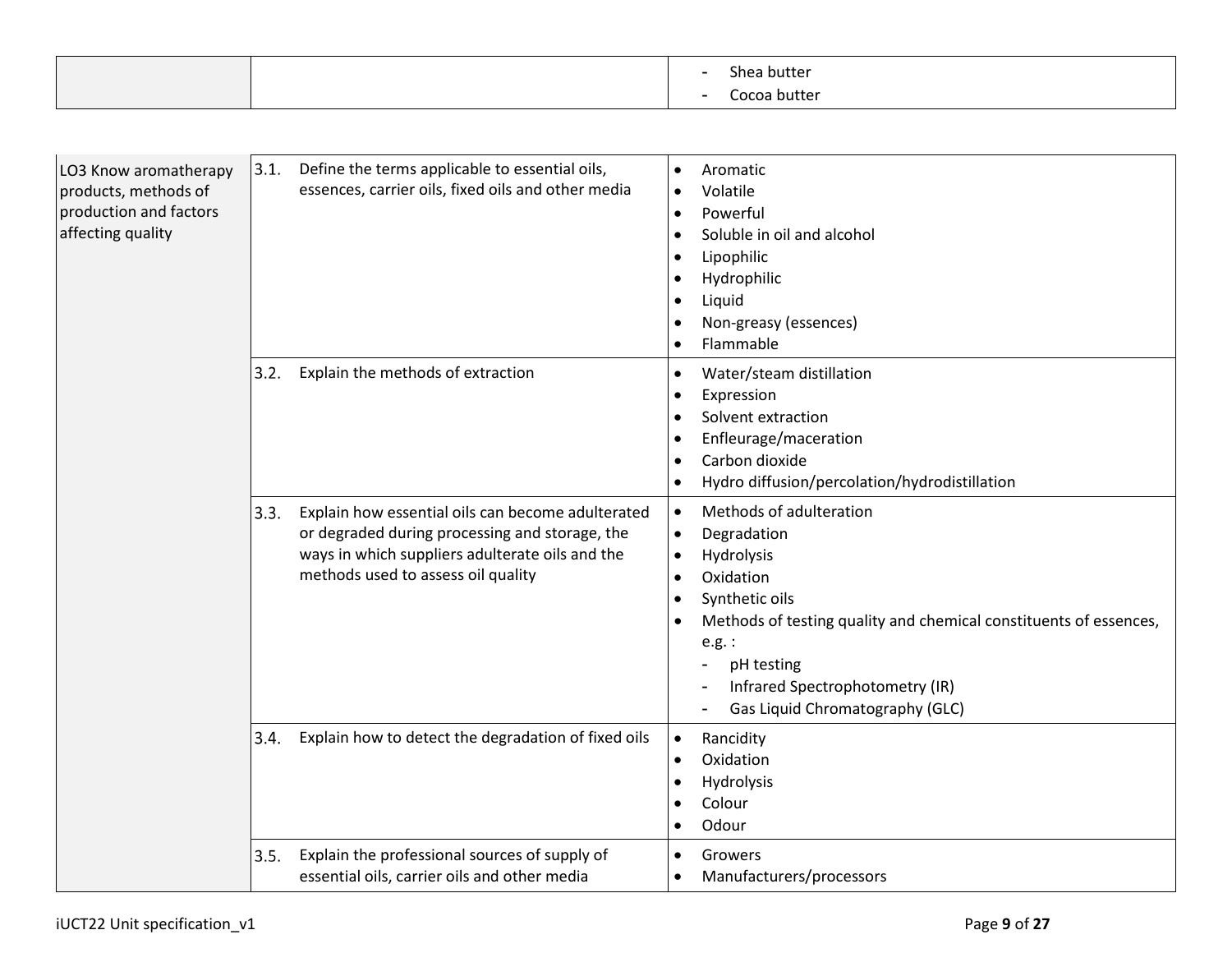|                                                                                                                              | Wholesale suppliers<br>Therapists/practitioners<br>Retail sources                                                                       |
|------------------------------------------------------------------------------------------------------------------------------|-----------------------------------------------------------------------------------------------------------------------------------------|
| Explain the terms hydrosol/floral water/hydrolat<br>3.6.<br>and describe their use in an aromatherapy<br>treatment programme | Definition of the terms<br>Their production as by-products of hydrodistillation<br>Their use within an aromatherapy treatment programme |

| LO4 Know the chemistry of $ 4.1$ .<br>essential oils |      | Explain the chemical terms applicable to<br>aromatherapy                                  | $\bullet$<br>$\bullet$<br>$\bullet$                                                                                                                           | Atom<br>Molecule<br>Organic and inorganic compounds                                                                                                                                                                                           |
|------------------------------------------------------|------|-------------------------------------------------------------------------------------------|---------------------------------------------------------------------------------------------------------------------------------------------------------------|-----------------------------------------------------------------------------------------------------------------------------------------------------------------------------------------------------------------------------------------------|
|                                                      | 4.2. | Explain the therapeutic effects of the main chemical<br>compounds found in essential oils | $\bullet$<br>$\bullet$<br>$\bullet$<br>$\bullet$<br>$\bullet$<br>$\bullet$<br>$\bullet$<br>$\bullet$<br>$\bullet$<br>$\bullet$<br>$\bullet$<br>$\bullet$<br>٠ | Terpenes<br>Isoprenes<br>Monoterpenes<br>Diterpenes<br>Sesquiterpenes<br>Esters<br>Aldehydes<br>Ketones<br>Lactones<br>Alcohols<br>Phenols<br>Oxides<br>Acids<br>Ethers<br>Furanocoumarins                                                    |
|                                                      | 4.3. | Explain the significant chemical constituents for<br>each of the essential oils listed    | $\bullet$<br>$\bullet$<br>$\bullet$<br>$\bullet$<br>$\bullet$<br>$\bullet$<br>$\bullet$<br>$\bullet$<br>$\bullet$                                             | Basil (Alcohols)<br>Benzoin (Esters)<br>Bergamot (Esters)<br>Cedarwood atlas (Ketones)<br>Chamomile German (Sesquiterpenes)<br>Chamomile Roman (Esters)<br>Clary Sage (Esters)<br>Cypress (Monoterpenes)<br>Eucalyptus citriodora (Aldehydes) |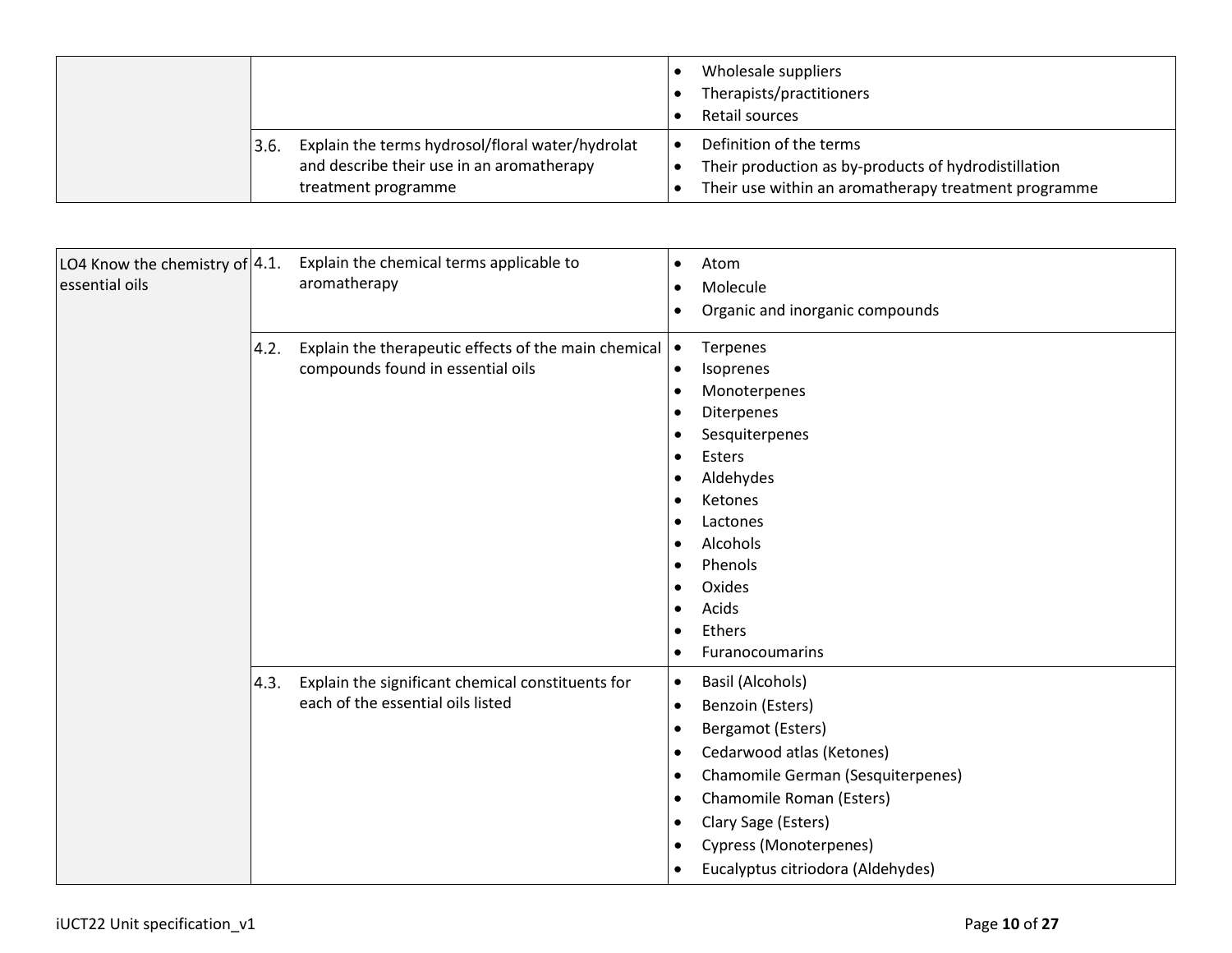| Eucalyptus dives (Ketones)<br>$\bullet$                |
|--------------------------------------------------------|
| Eucalyptus globulus (Oxides)<br>$\bullet$              |
| Eucalyptus smithii (Oxides)<br>$\bullet$               |
| Fennel (Phenols)<br>$\bullet$                          |
| Frankincense (Monoterpenes)<br>٠                       |
| Geranium (Alcohols)<br>٠                               |
| Ginger (Sesquiterpenes)<br>$\bullet$                   |
| Grapefruit (Monoterpenes)<br>$\bullet$                 |
| Jasmine (Esters)<br>$\bullet$                          |
| Juniper (Monoterpenes)<br>$\bullet$                    |
| Lavandin (Alcohols)<br>$\bullet$                       |
| Lavender (Esters)<br>$\bullet$                         |
| Lavender spike (Oxides)<br>$\bullet$                   |
| Lemon (Monoterpenes)<br>$\bullet$                      |
| Lemongrass (Aldehydes)<br>$\bullet$                    |
| Mandarin (Monoterpenes)<br>$\bullet$                   |
| Marjoram (Alcohols)<br>$\bullet$                       |
| Myrrh (Sesquiterpenes)<br>$\bullet$                    |
| Neroli (Alcohols)<br>$\bullet$                         |
| Orange, bitter (Monoterpenes)<br>$\bullet$             |
| Orange, sweet (Monoterpenes)<br>$\bullet$              |
| Patchouli (Sesquiterpenes)<br>$\bullet$                |
| Pepper, black (Monoterpenes)<br>$\bullet$              |
| Peppermint (Alcohols)<br>$\bullet$                     |
| Petitgrain (Esters)<br>$\bullet$                       |
| Rose cabbage (steam distilled) (Alcohols)<br>$\bullet$ |
| Rose damask (Alcohols)<br>$\bullet$                    |
| <b>Rosemary (Monoterpenes)</b><br>$\bullet$            |
| Sandalwood (Alcohols)<br>$\bullet$                     |
| Tea tree (Alcohols)<br>٠                               |
| Thyme (Alcohols)                                       |
| Vetivert (Alcohols)<br>٠                               |
| <b>Ylang Ylang (Sesquiterpenes)</b><br>$\bullet$       |
|                                                        |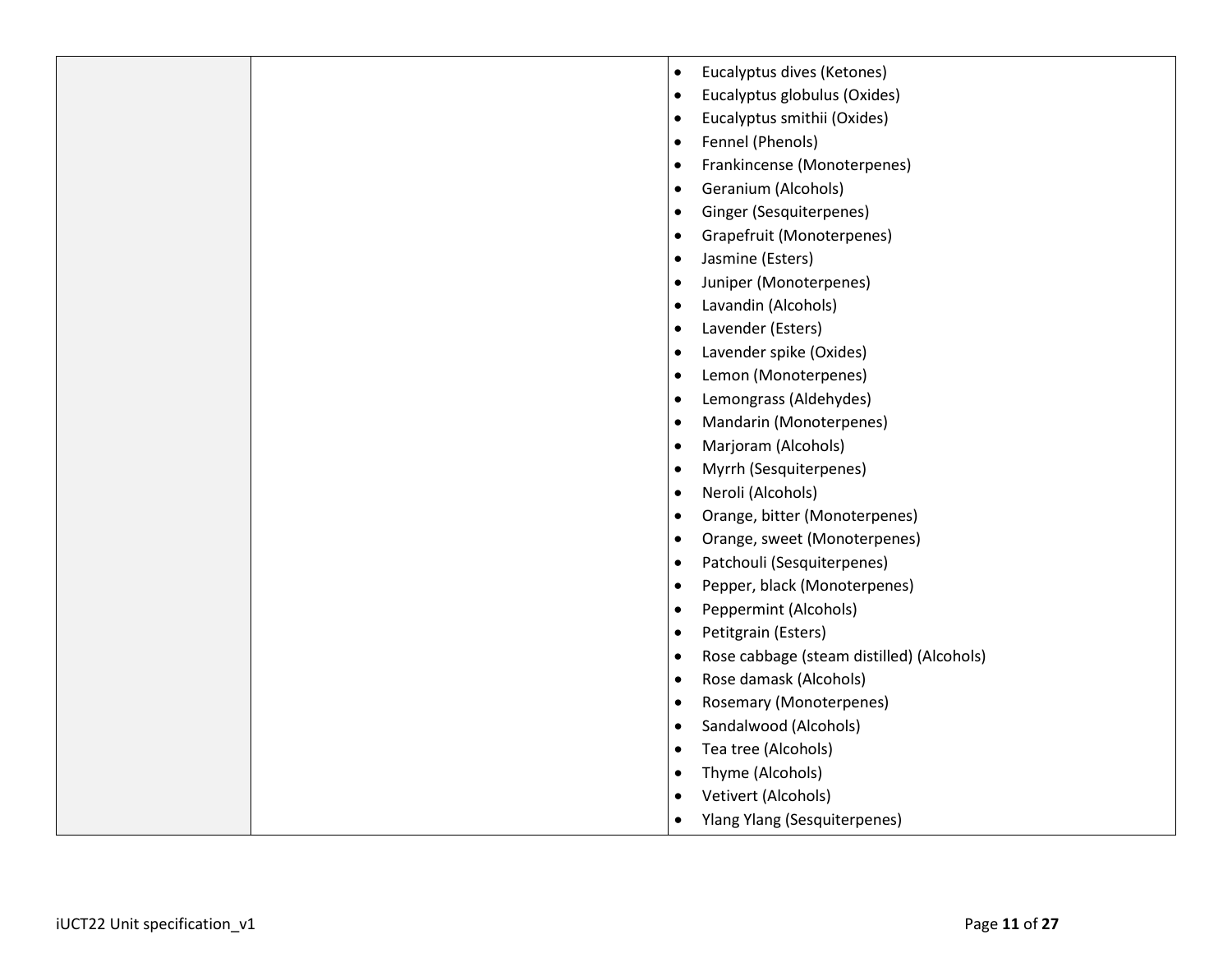| LO5 Know the structure<br>and function of the<br>olfactory tract and the<br>effects of aromatherapy<br>on the body systems | 5.1.         | Explain the structure and function of the olfactory<br>tract and the ways in which essential oils are<br>absorbed in this area, and the disorders affecting<br>the sense of smell                                | $\bullet$<br>$\bullet$<br>$\bullet$<br>$\bullet$<br>$\bullet$<br>$\bullet$<br>$\bullet$<br>$\bullet$<br>$\bullet$                           | Nose<br>Olfactory tract<br>Olfactory membranes/epithelium<br>Olfactory receptor cells<br>Olfactory bulb<br>Olfactory plexus<br><b>Brain</b><br>Limbic system<br>Anosmia     |
|----------------------------------------------------------------------------------------------------------------------------|--------------|------------------------------------------------------------------------------------------------------------------------------------------------------------------------------------------------------------------|---------------------------------------------------------------------------------------------------------------------------------------------|-----------------------------------------------------------------------------------------------------------------------------------------------------------------------------|
|                                                                                                                            | 5.2.         | Explain the different skin types and their relevance<br>to the aromatherapy treatment, and describe the<br>way in which essences are absorbed by the skin,<br>including factors impeding or enhancing absorption | $\bullet$<br>$\bullet$<br>$\bullet$<br>$\bullet$<br>$\bullet$<br>$\bullet$<br>$\bullet$<br>$\bullet$<br>$\bullet$<br>$\bullet$<br>$\bullet$ | Combination<br>Dry<br>Oily<br>Mature<br>Young<br>Epidermis<br>Dermis<br>Hair follicle<br>Sweat glands<br><b>Blood capillaries</b><br>Circulatory system                     |
|                                                                                                                            | 5.3.<br>5.4. | Explain the physiological and psychological effects<br>of aromatherapy on the body systems<br>Explain the effects of stress on the systems of the                                                                | $\bullet$<br>$\bullet$<br>$\bullet$<br>$\bullet$<br>$\bullet$<br>$\bullet$                                                                  | Skin (Integumentary)<br>Skeletal<br>Muscular<br><b>Nervous</b><br>Respiratory<br>Cardiovascular<br>Lymphatic<br>Immune<br>Endocrine<br>Digestive<br>Reproductive<br>Urinary |
|                                                                                                                            |              | body and state which oils can help to relieve the<br>symptoms                                                                                                                                                    | $\bullet$<br>$\bullet$<br>$\bullet$                                                                                                         | Skin (Integumentary)<br>Skeletal<br>Muscular                                                                                                                                |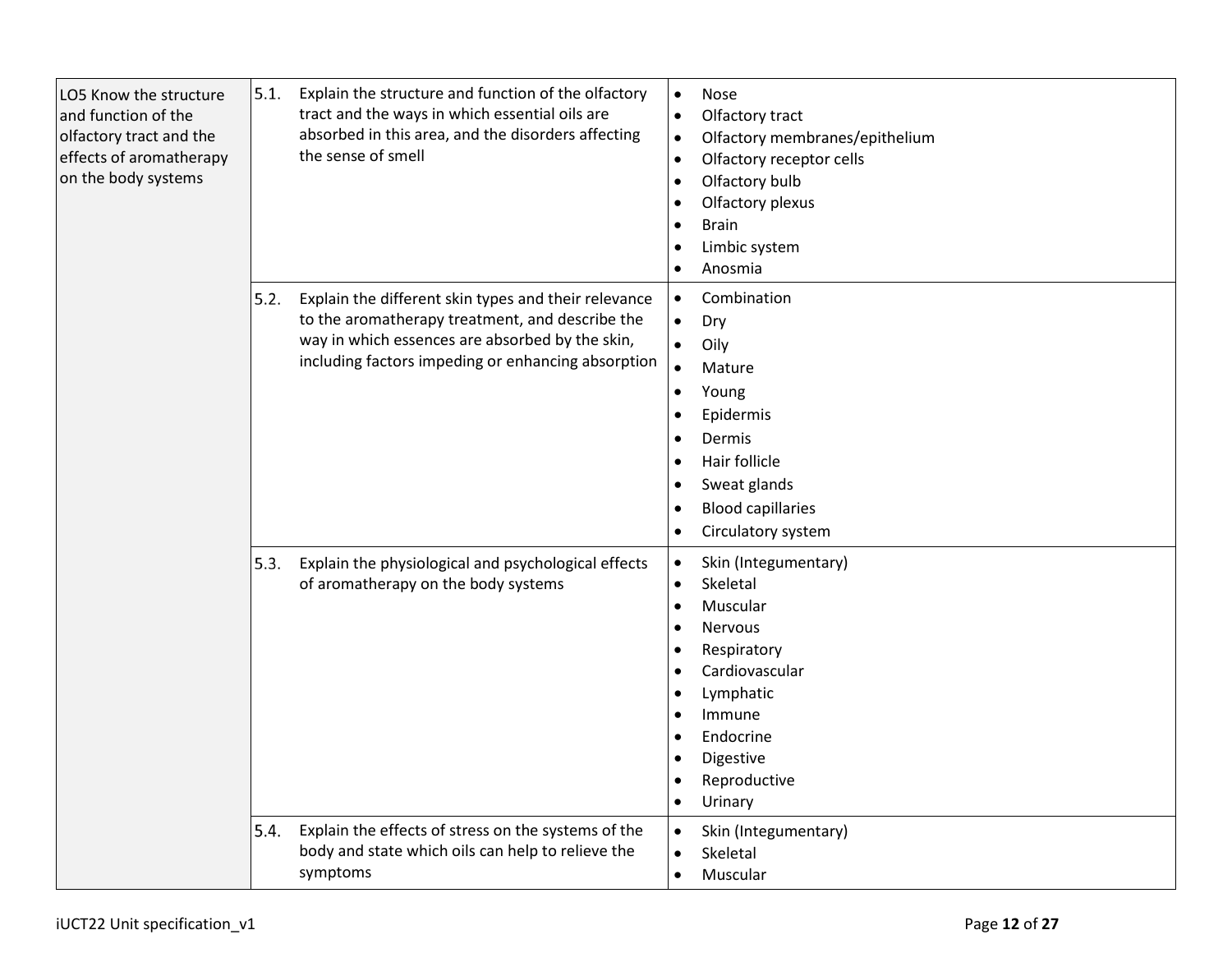|                                                                                                                                                            | <b>Nervous</b><br>$\bullet$                                                                                                                                                                                                                                                                                                                                                                                                                                                                                                                                                                                                                                                                                                                                                                                                                                                                                                                                                                                                                                                                                                                                                                                    |
|------------------------------------------------------------------------------------------------------------------------------------------------------------|----------------------------------------------------------------------------------------------------------------------------------------------------------------------------------------------------------------------------------------------------------------------------------------------------------------------------------------------------------------------------------------------------------------------------------------------------------------------------------------------------------------------------------------------------------------------------------------------------------------------------------------------------------------------------------------------------------------------------------------------------------------------------------------------------------------------------------------------------------------------------------------------------------------------------------------------------------------------------------------------------------------------------------------------------------------------------------------------------------------------------------------------------------------------------------------------------------------|
|                                                                                                                                                            | Respiratory<br>$\bullet$                                                                                                                                                                                                                                                                                                                                                                                                                                                                                                                                                                                                                                                                                                                                                                                                                                                                                                                                                                                                                                                                                                                                                                                       |
|                                                                                                                                                            | Cardiovascular<br>$\bullet$                                                                                                                                                                                                                                                                                                                                                                                                                                                                                                                                                                                                                                                                                                                                                                                                                                                                                                                                                                                                                                                                                                                                                                                    |
|                                                                                                                                                            | Lymphatic<br>$\bullet$                                                                                                                                                                                                                                                                                                                                                                                                                                                                                                                                                                                                                                                                                                                                                                                                                                                                                                                                                                                                                                                                                                                                                                                         |
|                                                                                                                                                            | Immune<br>$\bullet$                                                                                                                                                                                                                                                                                                                                                                                                                                                                                                                                                                                                                                                                                                                                                                                                                                                                                                                                                                                                                                                                                                                                                                                            |
|                                                                                                                                                            | Endocrine<br>$\bullet$                                                                                                                                                                                                                                                                                                                                                                                                                                                                                                                                                                                                                                                                                                                                                                                                                                                                                                                                                                                                                                                                                                                                                                                         |
|                                                                                                                                                            | Digestive<br>$\bullet$                                                                                                                                                                                                                                                                                                                                                                                                                                                                                                                                                                                                                                                                                                                                                                                                                                                                                                                                                                                                                                                                                                                                                                                         |
|                                                                                                                                                            | Reproductive                                                                                                                                                                                                                                                                                                                                                                                                                                                                                                                                                                                                                                                                                                                                                                                                                                                                                                                                                                                                                                                                                                                                                                                                   |
|                                                                                                                                                            | Urinary<br>$\bullet$                                                                                                                                                                                                                                                                                                                                                                                                                                                                                                                                                                                                                                                                                                                                                                                                                                                                                                                                                                                                                                                                                                                                                                                           |
|                                                                                                                                                            | Analgesics<br>$\bullet$                                                                                                                                                                                                                                                                                                                                                                                                                                                                                                                                                                                                                                                                                                                                                                                                                                                                                                                                                                                                                                                                                                                                                                                        |
|                                                                                                                                                            | Sedatives<br>$\bullet$                                                                                                                                                                                                                                                                                                                                                                                                                                                                                                                                                                                                                                                                                                                                                                                                                                                                                                                                                                                                                                                                                                                                                                                         |
|                                                                                                                                                            | Stimulants<br>$\bullet$                                                                                                                                                                                                                                                                                                                                                                                                                                                                                                                                                                                                                                                                                                                                                                                                                                                                                                                                                                                                                                                                                                                                                                                        |
|                                                                                                                                                            | <b>Nervines</b><br>$\bullet$                                                                                                                                                                                                                                                                                                                                                                                                                                                                                                                                                                                                                                                                                                                                                                                                                                                                                                                                                                                                                                                                                                                                                                                   |
|                                                                                                                                                            | Antispasmodics                                                                                                                                                                                                                                                                                                                                                                                                                                                                                                                                                                                                                                                                                                                                                                                                                                                                                                                                                                                                                                                                                                                                                                                                 |
|                                                                                                                                                            |                                                                                                                                                                                                                                                                                                                                                                                                                                                                                                                                                                                                                                                                                                                                                                                                                                                                                                                                                                                                                                                                                                                                                                                                                |
| 6.1.<br>LO6 Know the legislation<br>Explain the appropriate legislation applicable to<br>applicable to<br>aromatherapy treatment<br>aromatherapy treatment | Any particular rights, restrictions, acts and charters applicable to<br>$\bullet$<br>aromatherapy treatment e.g. health and safety regulations<br>Legal framework related to people and settings with which the<br>$\bullet$<br>practitioner is involved, e.g. Mental Health Act, Children Act<br>Moral rights which are not recognised by law<br>$\bullet$<br>Organisational policies and how they may differ from other<br>$\bullet$<br>organisations (when working in care)<br>Records which the practitioner is responsible for completing in<br>relation to rights and responsibilities<br>Any relevant complaints systems and methods of access (when<br>working in care)<br>Code of good practice/ethics<br>$\bullet$<br>Insurance and professional association membership<br>$\bullet$<br>Legislation relating to the essential oil trade/profession<br>$\bullet$<br>Legislation which relates to the work being carried out, the<br>$\bullet$<br>environment and the client with whom the practitioner is working<br>Legislation applicable to the treatment and the country therein<br>$\bullet$<br>Awareness of national occupational standards and voluntary<br>regulatory groups where they exist |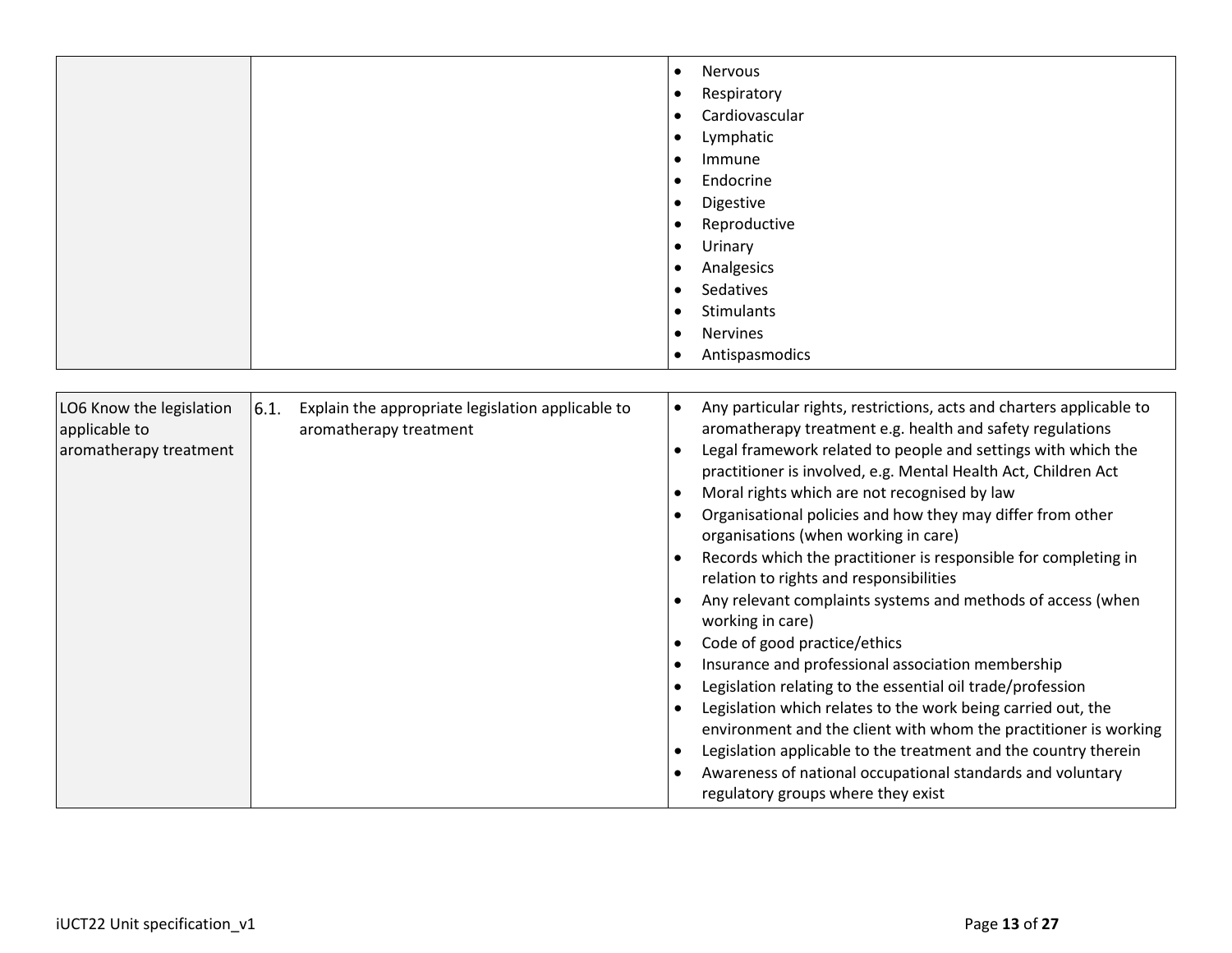| 6.2. | Explain the issues surrounding 'consent' to<br>treatment                                                                                               | $\bullet$<br>$\bullet$<br>$\bullet$ | The importance of obtaining consent from the client<br>The importance of gaining consent from a person who is acting in<br>the best interests of the client (when the client is unable or not of<br>an age to make the decision for themselves)<br>Current debate surrounding the issue of consent and the ways in<br>which it may differ between various practitioners<br>The meaning of informed client consent and the guidance given by<br>the practitioner's professional body particularly where there is a<br>need for written consent<br>Methods of obtaining consent and how to confirm that clients<br>have been given sufficient information on which to base their own<br>judgment<br>Ensure that agreements are in the client's best interests<br>Ensure that the client or appointed companion signs the<br>consultation form to consent to treatment |
|------|--------------------------------------------------------------------------------------------------------------------------------------------------------|-------------------------------------|---------------------------------------------------------------------------------------------------------------------------------------------------------------------------------------------------------------------------------------------------------------------------------------------------------------------------------------------------------------------------------------------------------------------------------------------------------------------------------------------------------------------------------------------------------------------------------------------------------------------------------------------------------------------------------------------------------------------------------------------------------------------------------------------------------------------------------------------------------------------|
| 6.3. | Explain the importance of aromatherapy for clients<br>and families receiving palliative or social care (when $\vert \bullet \vert$<br>working in care) | $\bullet$<br>$\bullet$<br>$\bullet$ | The issue of consent<br>Any appropriate legislation<br>Confidentiality<br>Appropriate support<br>Using an appropriate manner of communication<br>Only giving information agreed within the care team<br>Know when to refer clients to people outside of the care team<br>Maintenance of accurate records<br>Managing one's own feelings<br>The importance of ongoing care<br>Personal beliefs and preferences<br>Grief and grieving process<br>Awareness of other support services                                                                                                                                                                                                                                                                                                                                                                                  |

| Explain the elements required to prepare for a<br>LO7 Know how to prepare 7.1.<br>professional aromatherapy treatment<br>and blend for<br>aromatherapy treatment | Treatment environment and working area:<br>Identify quiet, clean and hygienic working surroundings and<br>$\blacksquare$<br>changing facilities for client<br>Describe the most efficient form of sterilisation and<br>$\sim$<br>sanitisation in the clinic<br>Describe the best form of waste removal in the clinic<br>$\sim$<br>(particularly when contaminated) |
|------------------------------------------------------------------------------------------------------------------------------------------------------------------|--------------------------------------------------------------------------------------------------------------------------------------------------------------------------------------------------------------------------------------------------------------------------------------------------------------------------------------------------------------------|
|------------------------------------------------------------------------------------------------------------------------------------------------------------------|--------------------------------------------------------------------------------------------------------------------------------------------------------------------------------------------------------------------------------------------------------------------------------------------------------------------------------------------------------------------|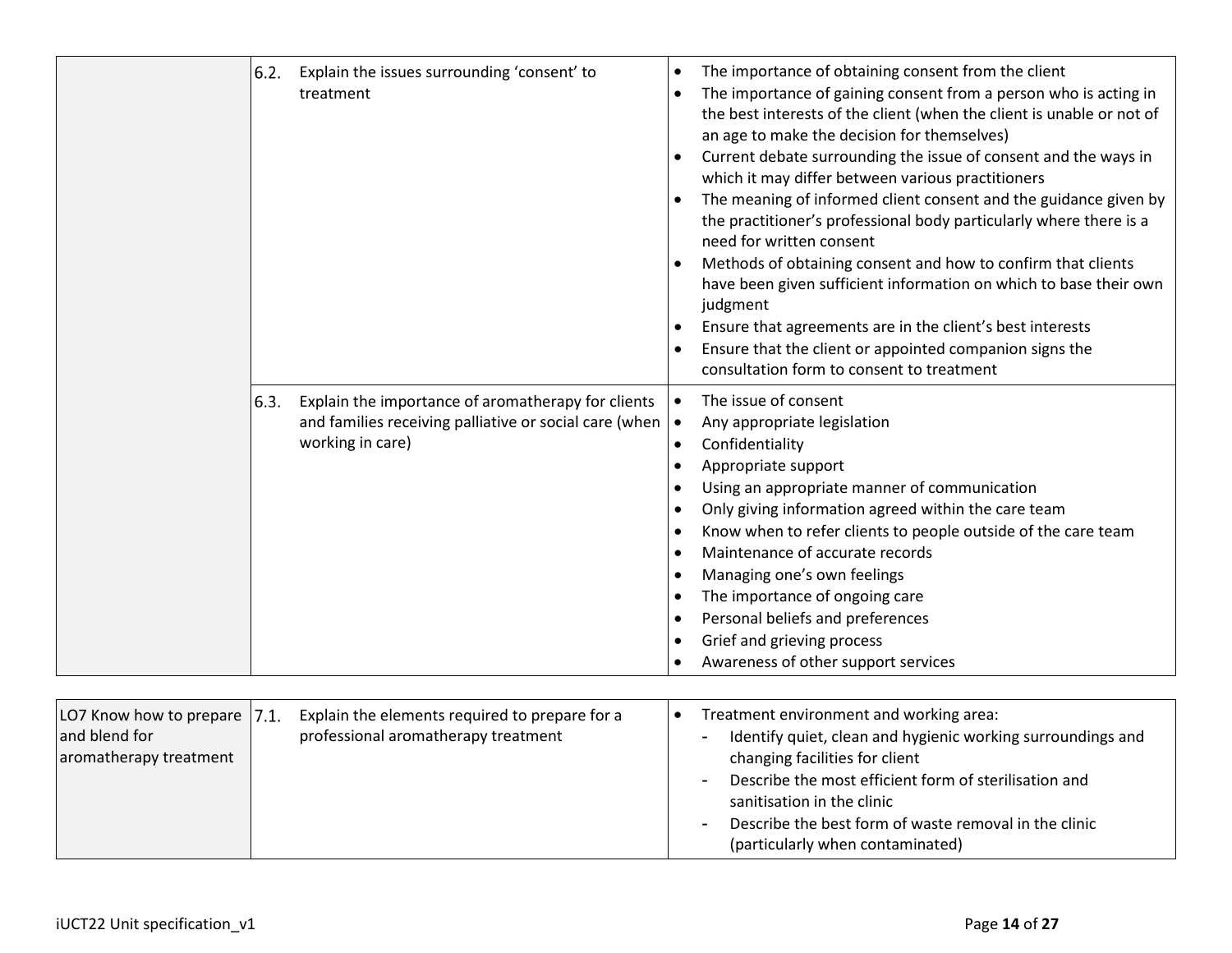|                                                                                | Provide sufficient professional equipment and products<br>required to perform the treatment fully<br>Essences, fixed oils, other media, blending apparatus, diffusers,<br>etc.<br>Establish suitable couch and trolley layout<br>Recognise the importance of room layout and ambience<br>Therapist appearance/behaviour<br>Demonstrate appropriate attire:<br>Professional work wear<br>Full flat shoes<br>Socks with trousers<br>Natural tights with skirts<br>No jewellery - except a wedding band and stud<br>earrings<br>Short, clean finger nails with no enamel<br>Demonstrate good personal hygiene<br>No body odour<br>No bad breath<br>No perfume<br>No chewing of gum or sucking of sweets<br>Hair neat, clean and tied back - not on the collar or<br>face<br>Wash own hands before, during and after treatment (as<br>necessary)<br>Punctuality<br>Only working within own scope of practice<br>Do not make false claims<br>Do not discuss or put down other salons/clinics<br>Do not diagnose |
|--------------------------------------------------------------------------------|------------------------------------------------------------------------------------------------------------------------------------------------------------------------------------------------------------------------------------------------------------------------------------------------------------------------------------------------------------------------------------------------------------------------------------------------------------------------------------------------------------------------------------------------------------------------------------------------------------------------------------------------------------------------------------------------------------------------------------------------------------------------------------------------------------------------------------------------------------------------------------------------------------------------------------------------------------------------------------------------------------|
| Explain the importance of client assessment and<br>7.2.<br>referral procedures | Only working within the realms of their own scope of practice and<br>$\bullet$<br>expertise as an aromatherapist<br>Only recommend treatments which are relevant and appropriate<br>$\bullet$<br>to the client<br>Client suitability e.g. young, elderly, pregnant, healthy, infirm, etc.<br>٠<br>Conditions for which aromatherapy is appropriate<br>$\bullet$<br>Where aromatherapy massage may be used with<br>٠<br>cautions/modifications to treatment techniques                                                                                                                                                                                                                                                                                                                                                                                                                                                                                                                                      |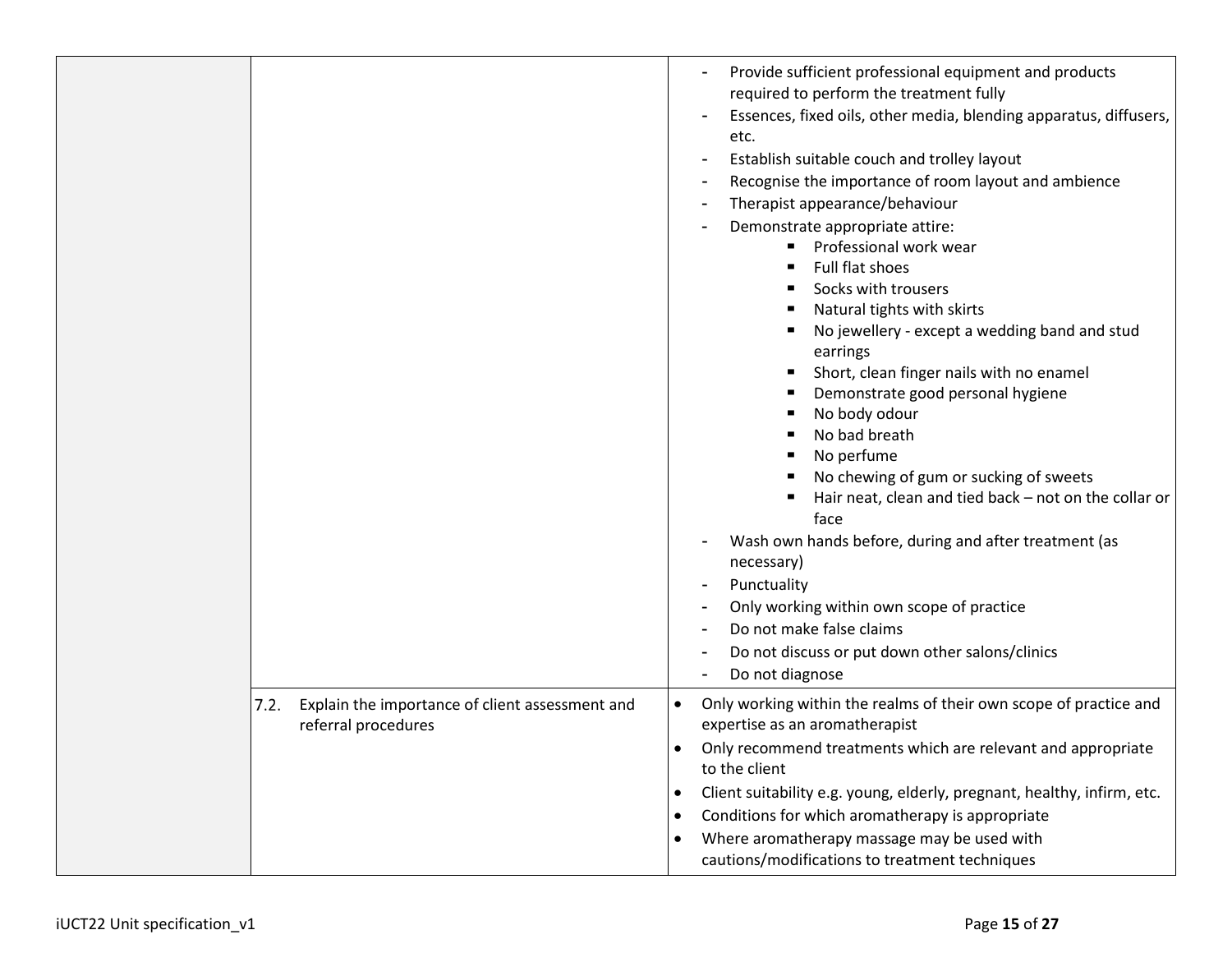|      |                                                                                                                         | Where aromatherapy is contra-indicated<br>Where aromatherapy massage is inappropriate, other methods of<br>use may be indicated<br>Demonstration of understanding when a client should be referred<br>to either:<br>GP<br>Counsellor<br>Other complementary therapist<br>Member of the social care or nursing team (when working in<br>care)<br>Other voluntary or statutory services e.g.:<br>Social services<br>Citizens Advice Bureau                                                                                                                                                                                                                 |
|------|-------------------------------------------------------------------------------------------------------------------------|----------------------------------------------------------------------------------------------------------------------------------------------------------------------------------------------------------------------------------------------------------------------------------------------------------------------------------------------------------------------------------------------------------------------------------------------------------------------------------------------------------------------------------------------------------------------------------------------------------------------------------------------------------|
| 7.3. | Explain the purpose of testing essential oils on the<br>client's skin                                                   | Appropriate explanation to the client<br>$\bullet$<br>Judging the time interval for a client's reactions to the tests (24-48<br>hours)<br>Hazards associated with essences:<br>Toxicity<br>$\blacksquare$<br>Irritation<br>Sensitisation<br>Carcinogenesis<br>Phytoestrogens<br>Interaction with prescription and self-medicated drugs and<br>other substances<br>Types of essential oils and carrier oils most likely to cause a<br>$\bullet$<br>reaction and their possible effects<br>The importance of obtaining a signature of endorsement for use of<br>the blend (a requirement of many insurance companies when they<br>are dealing with claims) |
| 7.4. | Explain 'synergy' and the way in which the<br>therapeutic effects of essences are strengthened<br>when working together | $\bullet$<br>Synergy<br>Adaptogen                                                                                                                                                                                                                                                                                                                                                                                                                                                                                                                                                                                                                        |
| 7.5. | Explain top, middle and base notes and their uses<br>within a blend                                                     | Definition of terms<br>$\bullet$<br>Their use within a blend<br>$\bullet$                                                                                                                                                                                                                                                                                                                                                                                                                                                                                                                                                                                |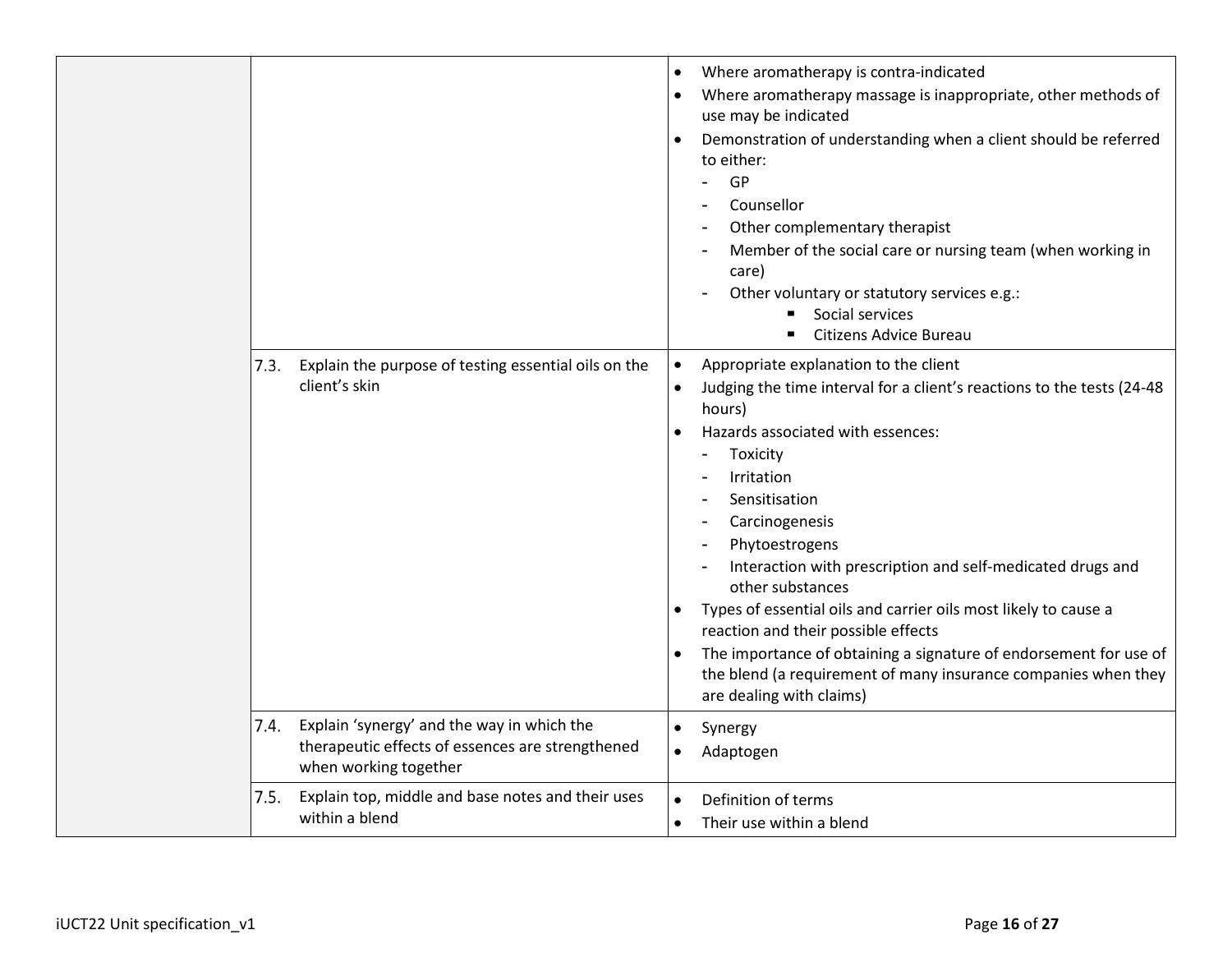|                                                                                                                     | 7.6. | Explain the methods of selection, storage and use of $\bullet$<br>essential oils, carrier oils, other media and<br>equipment | $\bullet$ | Use and storage of treatment equipment required, e.g.:<br>Massage couch, bottles, jars, etc.<br>Stock control/rotation<br>Sourcing, selection, use and storage of treatment media:<br>Away from extremes of temperature<br>Dark glass bottles<br><b>Tightly sealed bottles</b><br>Out of reach of children<br>Methods of dealing with breakages/spillages in the treatment<br>environment<br>Product data sheets<br>Shelf life of essences, fixed oils, other media and blended products<br>Current legislative controls and guidelines for the use of<br>aromatherapy products and the implications for client safety                                                                                                                                                                                                                                                                                                         |
|---------------------------------------------------------------------------------------------------------------------|------|------------------------------------------------------------------------------------------------------------------------------|-----------|--------------------------------------------------------------------------------------------------------------------------------------------------------------------------------------------------------------------------------------------------------------------------------------------------------------------------------------------------------------------------------------------------------------------------------------------------------------------------------------------------------------------------------------------------------------------------------------------------------------------------------------------------------------------------------------------------------------------------------------------------------------------------------------------------------------------------------------------------------------------------------------------------------------------------------|
| LO8 Know how to consult<br>and recognise contra-<br>indications and contra-<br>actions to aromatherapy<br>treatment | 8.1. | Explain methods of consultation                                                                                              | ٠         | Learners should demonstrate knowledge of the importance of the<br>following:<br>Consulting in a private, comfortable area<br>Positive body language<br>$\overline{\phantom{a}}$<br>Positioning of the client (no barriers between themselves and<br>client)<br>Good communication skills (asking open and/or closed<br>questions where appropriate)<br>Verbal and non-verbal communication<br>Trust<br>$\overline{a}$<br>Professionalism, confidence and enthusiasm<br>Ascertaining client lifestyle<br>Client profile<br>Client disclosure<br>Professionally informing the client of restrictions of treatment<br>e.g. contra-indications and contra-actions<br>Ensuring the client is not alarmed in any way, explain potential<br>reactions/contra-actions to treatment<br>Interaction of essences with prescribed or self-medicated<br>drugs and other substances<br>Outline benefits of the treatment:<br>Deep relaxation |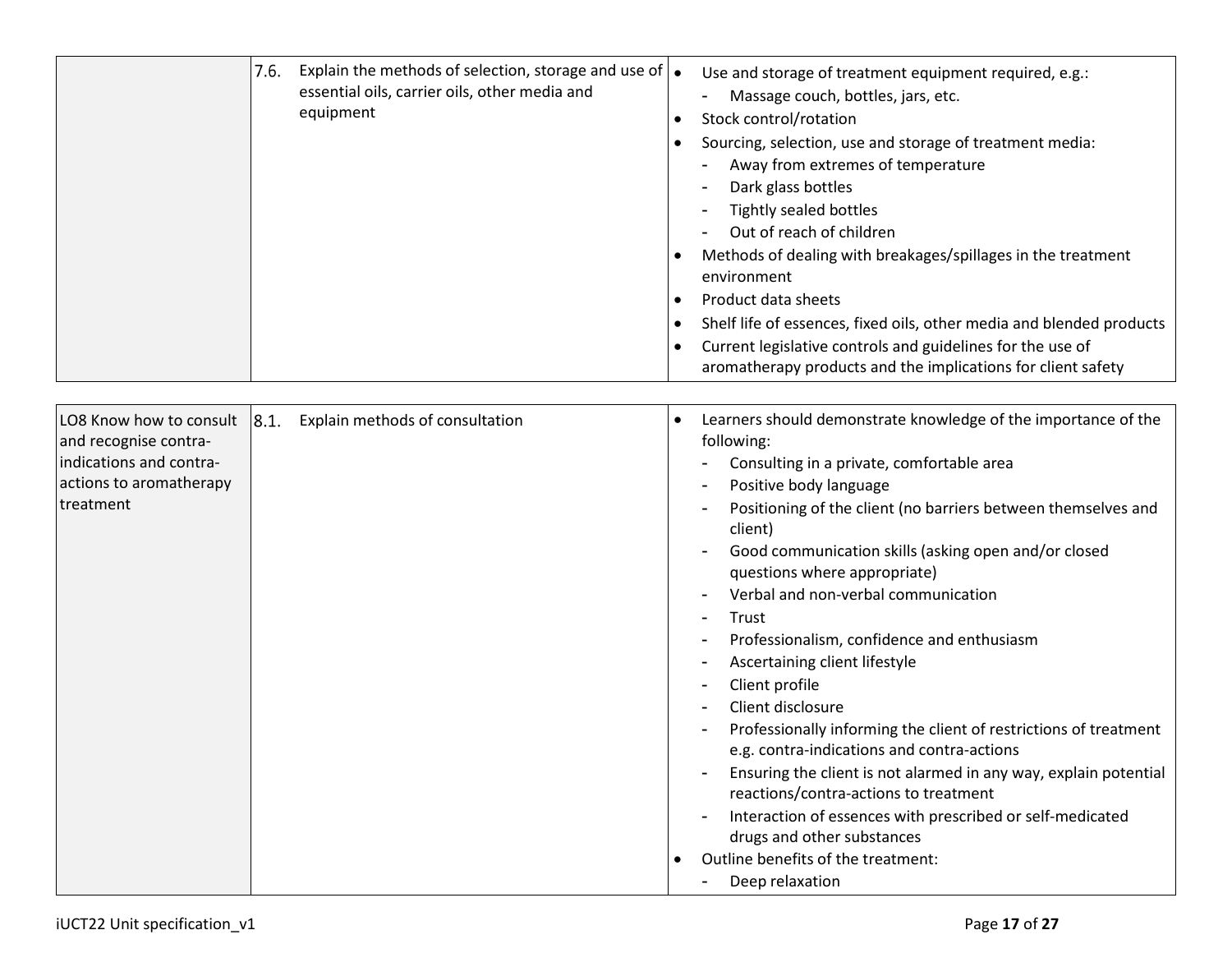|                                                                                                                                                                                                                           | Relief from muscular aches and pains<br>Stress relief<br>Balancing fluid retention etc.<br>Any contra-indications to treatment (as listed below)<br>Importance of planning a treatment programme bearing in mind<br>the client's religious, moral and social beliefs<br>Determining the nature and extent of the client's needs in respect<br>of presenting conditions, e.g. physiological, psychological and<br>emotional state of client, illness, disability etc.<br>Agreement to the course of action and aromatherapy treatment<br>methods advised, e.g. massage, use of diffusers, inhalation, use of<br>water, topical application, use of compresses<br>Selection and documentation of essences, fixed oils or other media<br>(including common and botanical names), quantities blended,<br>justification for choice of blend(s)<br>Ascertain the client's consent to the treatment<br>Where the client is not in a position themselves, ascertain the<br>appointed companion's agreement to the treatment<br>Explanation of how the programme will be evaluated and the<br>review process<br>Where applicable, clarify with the client information which may be<br>available to others, e.g. relevant health care workers<br>Confidentiality<br>Agree treatment objectives and recommended treatment plan<br>Obtain the client's signature (or that of the appointed companion) |
|---------------------------------------------------------------------------------------------------------------------------------------------------------------------------------------------------------------------------|-------------------------------------------------------------------------------------------------------------------------------------------------------------------------------------------------------------------------------------------------------------------------------------------------------------------------------------------------------------------------------------------------------------------------------------------------------------------------------------------------------------------------------------------------------------------------------------------------------------------------------------------------------------------------------------------------------------------------------------------------------------------------------------------------------------------------------------------------------------------------------------------------------------------------------------------------------------------------------------------------------------------------------------------------------------------------------------------------------------------------------------------------------------------------------------------------------------------------------------------------------------------------------------------------------------------------------------------------------------------------------------------|
| Recognise those contra-indications to aromatherapy<br>8.2.<br>requiring medical referral or the client to sign an<br>informed consent form prior to the treatment and<br>those contra-indications that restrict treatment | With medical, GP or specialist permission $-$ in circumstances where<br>$\bullet$<br>written medical permission cannot be obtained, clients must sign<br>an informed consent form stating that the treatment and its<br>effects have been explained to them and confirm that they are<br>willing to proceed without permission from their GP:<br>Pregnancy (use only mandarin)<br>Cardiovascular conditions (thrombosis, phlebitis, hypertension,<br>hypotension, heart conditions)<br>Haemophilia<br>Any condition already being treated by a GP/medical<br>practitioner or another complementary practitioner<br>Medical oedema                                                                                                                                                                                                                                                                                                                                                                                                                                                                                                                                                                                                                                                                                                                                                         |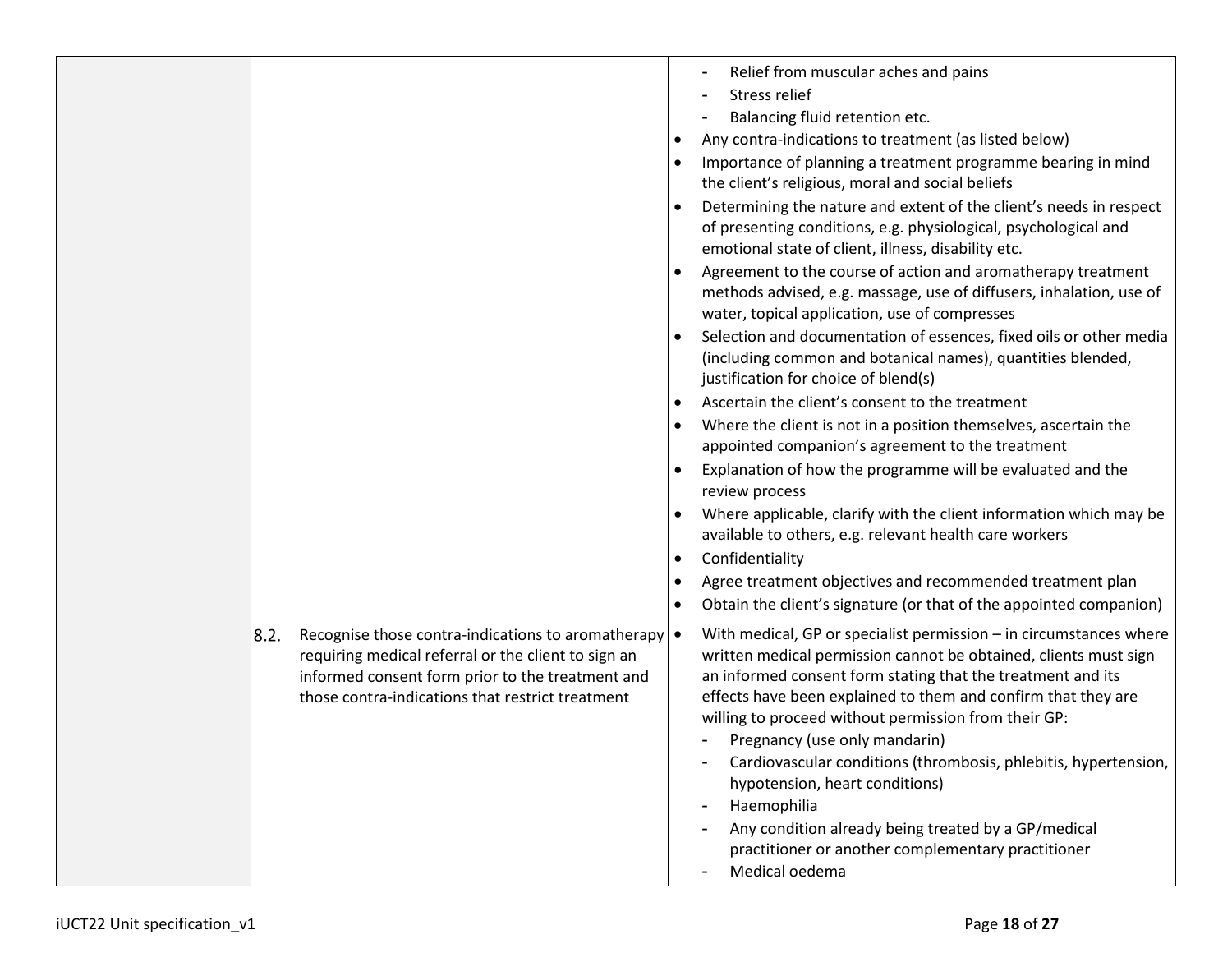| Osteoporosis<br>$\blacksquare$                                                                                                   |
|----------------------------------------------------------------------------------------------------------------------------------|
| Arthritis<br>$\overline{\phantom{a}}$                                                                                            |
| Nervous/psychotic conditions<br>$\overline{\phantom{a}}$                                                                         |
| Epilepsy<br>$\blacksquare$                                                                                                       |
| Recent operations<br>$\overline{\phantom{a}}$                                                                                    |
| <b>Diabetes</b><br>$\blacksquare$                                                                                                |
| Asthma<br>$\blacksquare$                                                                                                         |
| Any dysfunction of the nervous system (e.g. multiple sclerosis,<br>$\overline{a}$<br>Parkinson's disease, motor neurone disease) |
| Bell's palsy<br>$\blacksquare$                                                                                                   |
| Trapped/pinched nerve (e.g. sciatica)<br>$\blacksquare$                                                                          |
| Inflamed nerve<br>$\overline{\phantom{a}}$                                                                                       |
| Cancer<br>$\overline{\phantom{a}}$                                                                                               |
| Conditions causing muscular spasticity (e.g.<br>$\overline{\phantom{a}}$                                                         |
| Cerebral palsy)                                                                                                                  |
| Kidney infections<br>$\blacksquare$                                                                                              |
| Hormonal implants<br>$\overline{a}$                                                                                              |
| Undiagnosed pain<br>$\overline{\phantom{a}}$                                                                                     |
| When taking prescribed medication<br>$\overline{\phantom{a}}$                                                                    |
| Acute rheumatism<br>$\blacksquare$                                                                                               |
| Whiplash<br>$\blacksquare$                                                                                                       |
| Slipped disc                                                                                                                     |
| Cervical spondylitis                                                                                                             |
| Contra-indications that restrict treatment<br>$\bullet$                                                                          |
| Fever<br>$\overline{\phantom{a}}$                                                                                                |
| Contagious or infectious diseases<br>$\overline{\phantom{a}}$                                                                    |
| Under the influence of alcohol or recreational drugs<br>$\blacksquare$                                                           |
| Diarrhoea and vomiting<br>$\overline{\phantom{a}}$                                                                               |
| Skin diseases                                                                                                                    |
| Undiagnosed lumps and bumps                                                                                                      |
| Localised swelling<br>$\overline{\phantom{a}}$                                                                                   |
| Inflammation<br>$\blacksquare$                                                                                                   |
| Varicose veins                                                                                                                   |
| Pregnancy (abdomen)<br>-                                                                                                         |
| Menstruation (abdomen - first few days)                                                                                          |
| Breast-feeding<br>$\overline{\phantom{a}}$                                                                                       |
| Cuts<br>$\blacksquare$                                                                                                           |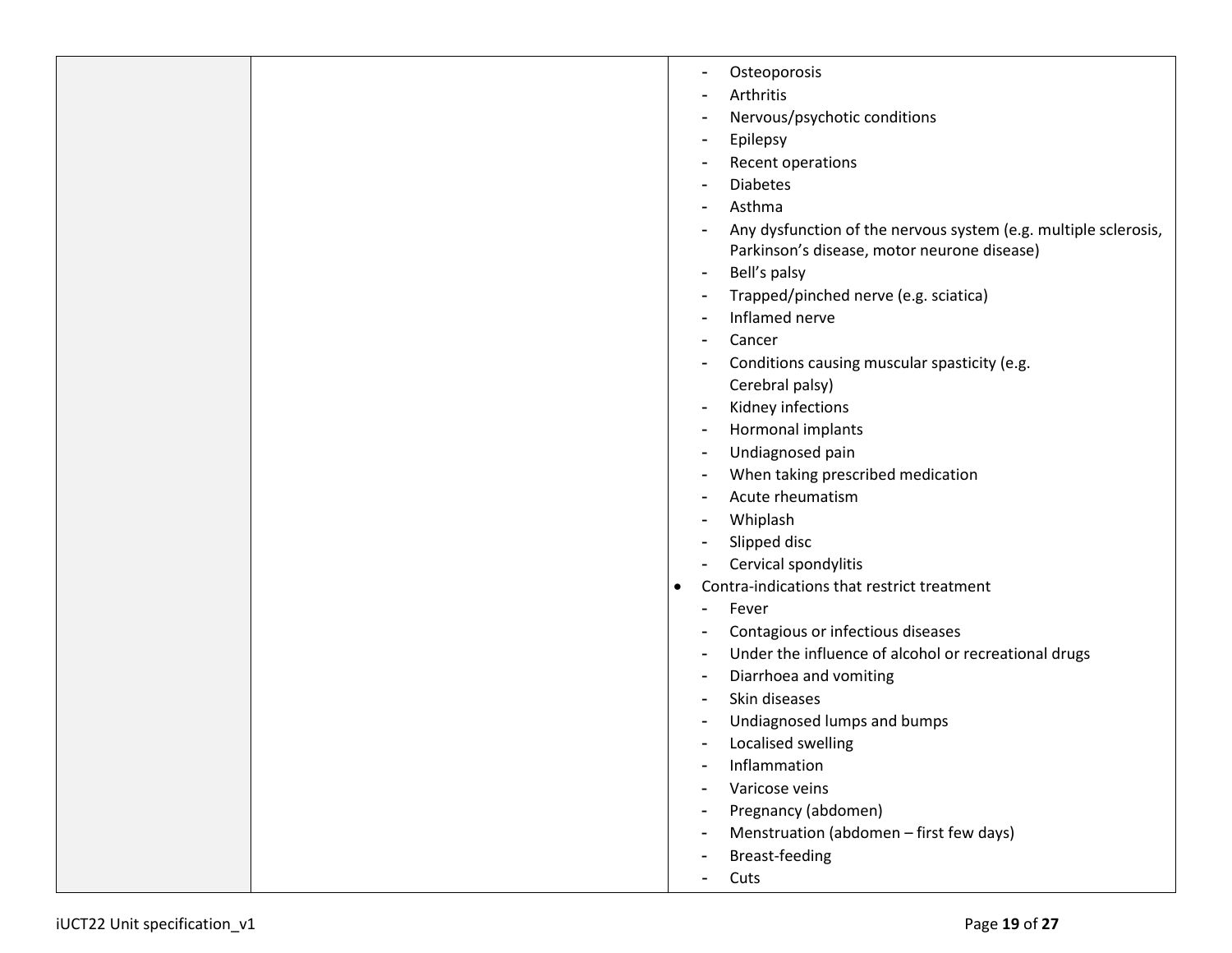|                                                    | 8.3.<br>Explain the possible reactions/contra-actions to<br>aromatherapy treatment and advise client on<br>course of action to follow should any arise | <b>Bruises</b><br>Abrasions<br>Scar tissue (2 years for major operation and 6 months for a<br>small scar)<br>Sunburn<br>Haematoma<br>Recent fractures (minimum 3 months)<br>Gastric ulcers<br>Hernia<br>After a heavy meal<br>Hypersensitive skin<br>N.B. All known allergies should be checked client contra-indications<br>should be checked against the safety data for each oil prior to<br>treatment<br>Nausea<br>$\bullet$<br>Headaches<br>$\bullet$<br><b>Dizziness</b><br>$\bullet$<br>Frequency in micturition<br>$\bullet$<br>Increase of bowel movements<br>$\bullet$<br>Skin redness/irritation/urticaria<br>$\bullet$<br>Fatigue<br>$\bullet$<br>Hyperactivity<br>$\bullet$<br>Change of appetite<br>$\bullet$<br>Skin changes<br>$\bullet$<br>Healing crisis<br>$\bullet$<br>Relief from symptoms<br>$\bullet$<br>Improved mood<br>$\bullet$<br>Altered sleep patterns<br>$\bullet$<br>Increased energy<br>$\bullet$ |
|----------------------------------------------------|--------------------------------------------------------------------------------------------------------------------------------------------------------|------------------------------------------------------------------------------------------------------------------------------------------------------------------------------------------------------------------------------------------------------------------------------------------------------------------------------------------------------------------------------------------------------------------------------------------------------------------------------------------------------------------------------------------------------------------------------------------------------------------------------------------------------------------------------------------------------------------------------------------------------------------------------------------------------------------------------------------------------------------------------------------------------------------------------------|
|                                                    |                                                                                                                                                        |                                                                                                                                                                                                                                                                                                                                                                                                                                                                                                                                                                                                                                                                                                                                                                                                                                                                                                                                    |
| LO9 Be able to carry out<br>aromatherapy treatment | 9.1.<br>Explain and demonstrate the safe dosage and<br>blending of essential oils and carrier oils or other<br>media                                   | Maximum number of essences in one blend should be three<br>$\bullet$<br>Dilutions are two drops in 5ml carrier/other media<br>$\bullet$<br>No more than eight drops in one treatment<br>$\bullet$<br>Increase the amount of carrier/other media not essential oil for a<br>larger frame<br>For babies and the elderly - one drop of essential oil to 5mls/10mls<br>of carrier/other media                                                                                                                                                                                                                                                                                                                                                                                                                                                                                                                                          |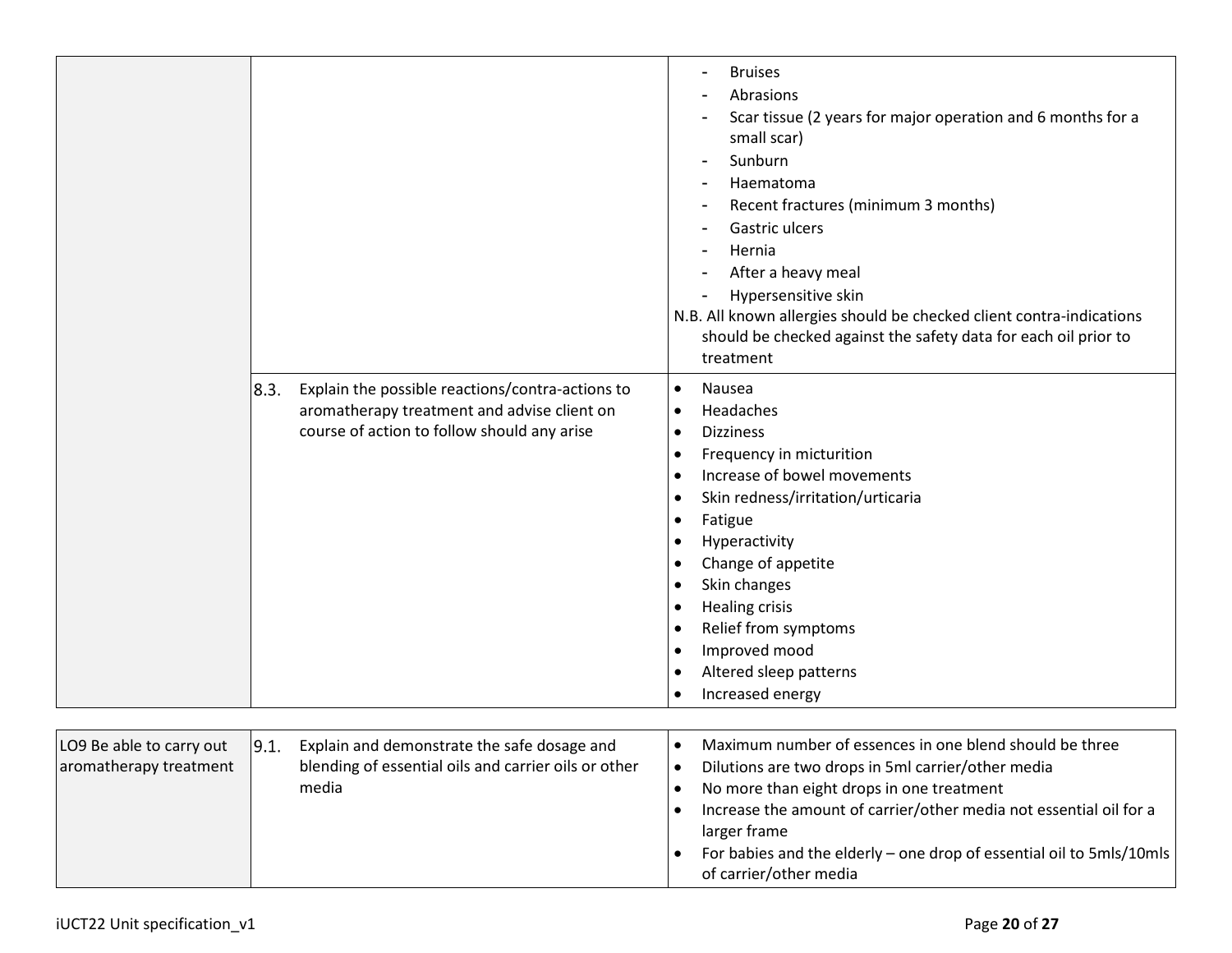|                                                                       | For the face – one drop of essential oil in 5mls of carrier/other<br>media<br>Blend into plastic measuring cup<br>٠<br>Current legislative controls and guidelines for the use of essential<br>$\bullet$<br>oils, carriers and other media, blending and labelling of products,<br>and the implications for client safety<br>Possible interactions between essential oils<br>$\bullet$<br>Possible interaction between essential oils and prescribed/self-<br>٠<br>medicated drugs or other substances<br>State appropriate methods of storage to maintain recommended<br>٠<br>shelf life of blends, essences, fixed oils and other media                                                                                                                                                                                                                                                                                                                                                                                                                                                                                                             |
|-----------------------------------------------------------------------|-------------------------------------------------------------------------------------------------------------------------------------------------------------------------------------------------------------------------------------------------------------------------------------------------------------------------------------------------------------------------------------------------------------------------------------------------------------------------------------------------------------------------------------------------------------------------------------------------------------------------------------------------------------------------------------------------------------------------------------------------------------------------------------------------------------------------------------------------------------------------------------------------------------------------------------------------------------------------------------------------------------------------------------------------------------------------------------------------------------------------------------------------------|
| Demonstrate appropriate client care<br>9.2.                           | Checking consultation and contra-indications<br>٠<br>Explaining the treatment to the client<br>٠<br>Remove all jewellery - except wedding band on client<br>٠<br>Helping the client on to the couch prior to and off the couch after<br>$\bullet$<br>treatment<br>Positioning the client correctly - prone, supine or seated<br>٠<br>Sanitising the client's feet/hands as appropriate<br>٠<br>Sanitising own hands as appropriate throughout treatment<br>٠<br>Protecting the client's modesty at all times<br>٠<br>Ensuring that all parts of the client are covered except the area<br>٠<br>being treated<br>Ensuring that the client is comfortable, by use of verbal and non-<br>verbal communication throughout the treatment<br>Using appropriate covered supports, i.e. under the ankles, chest<br>٠<br>and forehead, knees, head<br>Adapting the treatment techniques to suit the needs of the client,<br>$\bullet$<br>using other methods of application as appropriate<br>Ensuring the client does not walk around barefoot<br>٠<br>Aromatherapist maintaining correct posture/stance, hygiene and<br>professionalism throughout treatment |
| 9.3.<br>Explain and demonstrate the aromatherapy<br>massage movements | Effleurage<br>$\bullet$<br>Petrissage<br>$\bullet$<br>Vibrations<br>$\bullet$<br>Tapotement<br>Passive movements                                                                                                                                                                                                                                                                                                                                                                                                                                                                                                                                                                                                                                                                                                                                                                                                                                                                                                                                                                                                                                      |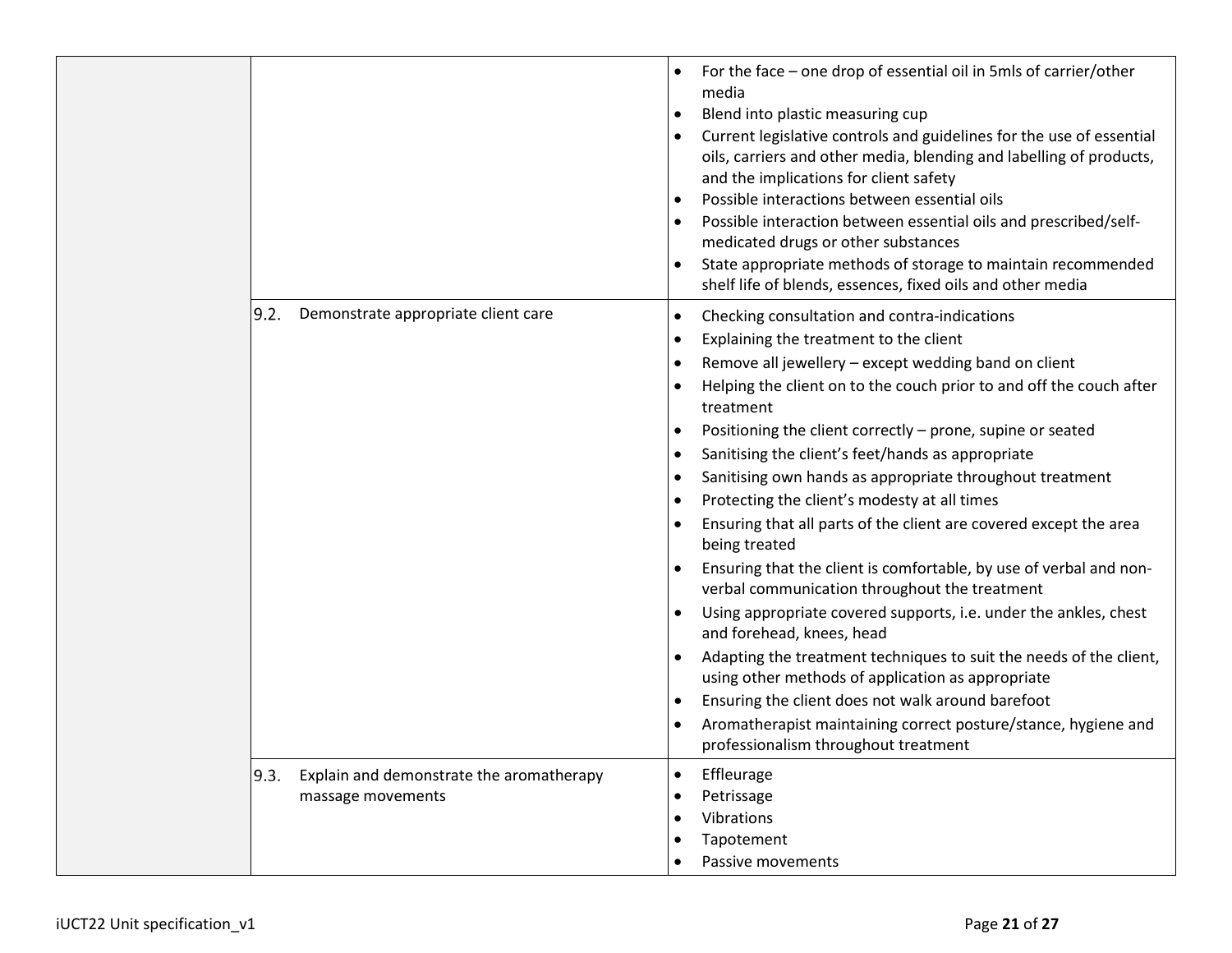|                                                                             | Pressure point stimulus<br>$\bullet$<br>Lymphatic drainage techniques<br>$\bullet$                                                                                                                                                                                                                                                                                                                                                                                                                                                                                                                                                                                                                                                                                                                                                                                                                                                                                                                                                                                                                                                                                                                                                                                                                                                                                                                                                                                                                                                                                                                                                                                                                                                                                                                                                                                                                |
|-----------------------------------------------------------------------------|---------------------------------------------------------------------------------------------------------------------------------------------------------------------------------------------------------------------------------------------------------------------------------------------------------------------------------------------------------------------------------------------------------------------------------------------------------------------------------------------------------------------------------------------------------------------------------------------------------------------------------------------------------------------------------------------------------------------------------------------------------------------------------------------------------------------------------------------------------------------------------------------------------------------------------------------------------------------------------------------------------------------------------------------------------------------------------------------------------------------------------------------------------------------------------------------------------------------------------------------------------------------------------------------------------------------------------------------------------------------------------------------------------------------------------------------------------------------------------------------------------------------------------------------------------------------------------------------------------------------------------------------------------------------------------------------------------------------------------------------------------------------------------------------------------------------------------------------------------------------------------------------------|
| 9.4.<br>Explain and demonstrate suitable aromatherapy<br>massage techniques | Ensuring the client is correctly supported<br>$\bullet$<br>Using towels to cover all areas except those being treated<br>$\bullet$<br>Using clean towels for each client and using couch roll in addition<br>$\bullet$<br>to towels to maintain hygiene<br>Confirming consent before beginning treatment<br>Blending oils in a time efficient, safe and hygienic manner<br>Using the oil blend(s) selected and agreed during the process of<br>consultation<br>Using appropriate massage movements for aromatherapy<br>treatment i.e. effleurage, petrissage, vibrations, tapotement,<br>stretches, lymphatic drainage techniques, pressure point stimulus,<br>on the following areas: back, abdomen, legs, feet, arms, hands,<br>head, scalp, neck and shoulders and face as applicable<br>Performing and adapting the treatment relevant to client's<br>physiological and physical requirements, abilities, disabilities, time<br>restrictions etc.<br>Applying the massage at a pressure appropriate to the client's<br>needs and to ensure maximum absorption of the oils<br>Maintaining contact throughout treatment<br>Encouraging clients to express their feelings/requirements during<br>the treatment<br>Working through treatment in a commercially acceptable time -<br>approximately 1 hour for a full treatment<br>Checking client's comfort and satisfaction throughout treatment<br>with the use of verbal and non-verbal communication<br>Noting client's reactions and making appropriate adjustments<br>during treatment<br>Noting client's reactions and any findings/feedback at end of<br>treatment<br>Helping the client on and off the couch, protecting their modesty<br>at all times, ensuring they do not walk around barefoot<br>Work within code of conduct laid down by professional<br>association/society/guild to perform professional aromatherapy<br>treatment |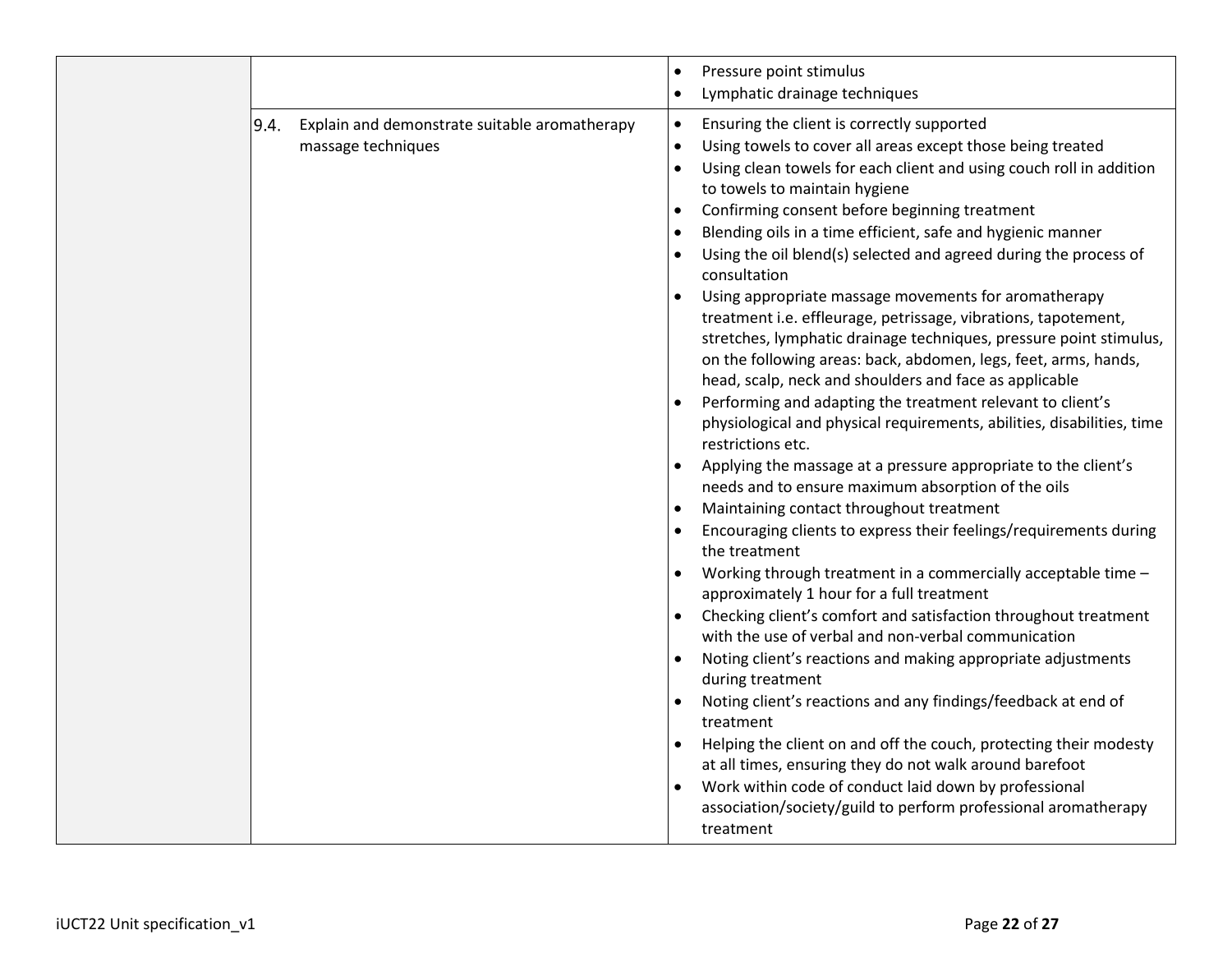| LO10 Be able to evaluate<br>aromatherapy treatment<br>and advise on appropriate<br>after and home care | 10.1. Evaluate and review the aromatherapy<br>treatment/programme                                                                               | At the end of each treatment the client's psychological and<br>physiological reactions should be recorded<br>The following areas should be monitored:<br>$\bullet$<br>Outcomes achieved<br>Effectiveness of the treatment<br>Reassessing choice of blend used, blending ratios, treatment<br>techniques, methods of use, etc.<br>Any change in demands e.g. physiological or psychological<br>changes<br>Whether the treatment met the needs of the client - client<br>expectations<br>Longer term needs of the client, such as when working in a<br>care environment, with those dealing with bereavement and<br>loss etc.<br>Therapist self-reflection in relation to client and treatment<br>performed<br>Client treatment progression<br>$\blacksquare$<br>Review of ongoing treatment plan<br>$\overline{\phantom{a}}$<br>Recommendations for further treatment sessions<br>The importance of reflective practice to the aromatherapist -<br>practical application and effects |
|--------------------------------------------------------------------------------------------------------|-------------------------------------------------------------------------------------------------------------------------------------------------|-------------------------------------------------------------------------------------------------------------------------------------------------------------------------------------------------------------------------------------------------------------------------------------------------------------------------------------------------------------------------------------------------------------------------------------------------------------------------------------------------------------------------------------------------------------------------------------------------------------------------------------------------------------------------------------------------------------------------------------------------------------------------------------------------------------------------------------------------------------------------------------------------------------------------------------------------------------------------------------|
|                                                                                                        | 10.2. Interpret client feedback and record on consultation $\bullet$<br>form and store information securely in line with<br>current legislation | At the end of each treatment the client's feedback should be<br>recorded on the consultation form and any skin, muscular or other<br>reactions noted together with recommendations for ongoing<br>treatment and self-treatment - these should be documented fully<br>Record and store in line with current data protection legislation<br>$\bullet$<br>and professional codes of conduct                                                                                                                                                                                                                                                                                                                                                                                                                                                                                                                                                                                            |
|                                                                                                        | 10.3. Explain and demonstrate appropriate aftercare and<br>home care advice after treatment                                                     | Immediate aftercare<br>$\bullet$<br>Allowing client time to revive<br>$\bullet$<br>Sitting client up carefully<br>Water<br>Feedback<br>٠<br>At the end of each treatment the client should be advised of home<br>and aftercare to prolong treatment benefits<br>Avoid stimulants - alcohol, tea, coffee and non-prescription drugs<br>for at least 12 hours<br>Healthy eating                                                                                                                                                                                                                                                                                                                                                                                                                                                                                                                                                                                                       |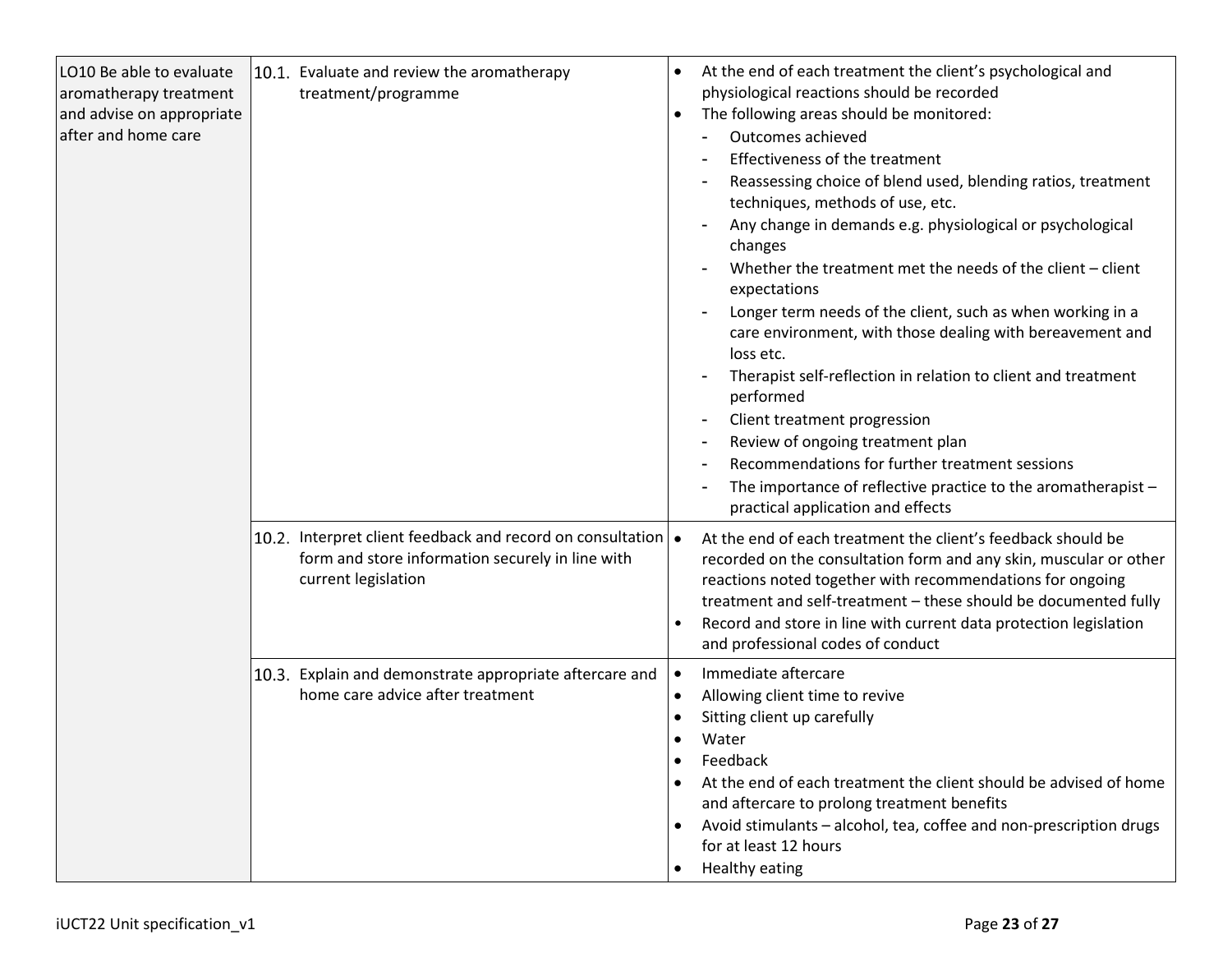|                                                                                                                                                             | Fluid/water intake<br>Exercise<br>$\bullet$<br>Posture<br>٠<br>Smoking habits<br>Sleep patterns<br>Hobbies<br>Interests<br>Rest<br>$\bullet$<br>Time management<br><b>Relaxation techniques</b><br><b>Stress levels</b><br>Self-treatment<br>$\bullet$<br>Aromatherapy as part of a holistic lifestyle                                                                                                                                               |
|-------------------------------------------------------------------------------------------------------------------------------------------------------------|------------------------------------------------------------------------------------------------------------------------------------------------------------------------------------------------------------------------------------------------------------------------------------------------------------------------------------------------------------------------------------------------------------------------------------------------------|
|                                                                                                                                                             | General care and lifestyle advice and the benefits thereof<br>Generally helping clients and families to identify options to<br>improve their health and social wellbeing in terms of<br>aromatherapy treatment<br>Helping clients and families to put their choices into action<br>$\bullet$<br>Reviewing their progress<br>٠                                                                                                                        |
| 10.4. Explain the various methods of applying essential<br>oils, carrier oils and blends safely to the client either<br>in the clinic or at home (self-use) | <b>Blending ratios</b><br>$\bullet$<br>Client requirements/suitability<br>$\bullet$<br><b>Conditions treated</b><br>$\bullet$<br>Equipment required<br>Preparation<br>٠<br>Safety procedures<br>Frequency of use<br>Contra-indications<br>Baths (including foot and hand)<br>Compresses (hot and cold)<br>Creams, lotions and gels (commercial and homemade)<br>Hydrosols/hydrolats<br>Inhalations<br>Masks/clay work<br>Massage<br>Neat application |
|                                                                                                                                                             | Shampoos<br>Showers                                                                                                                                                                                                                                                                                                                                                                                                                                  |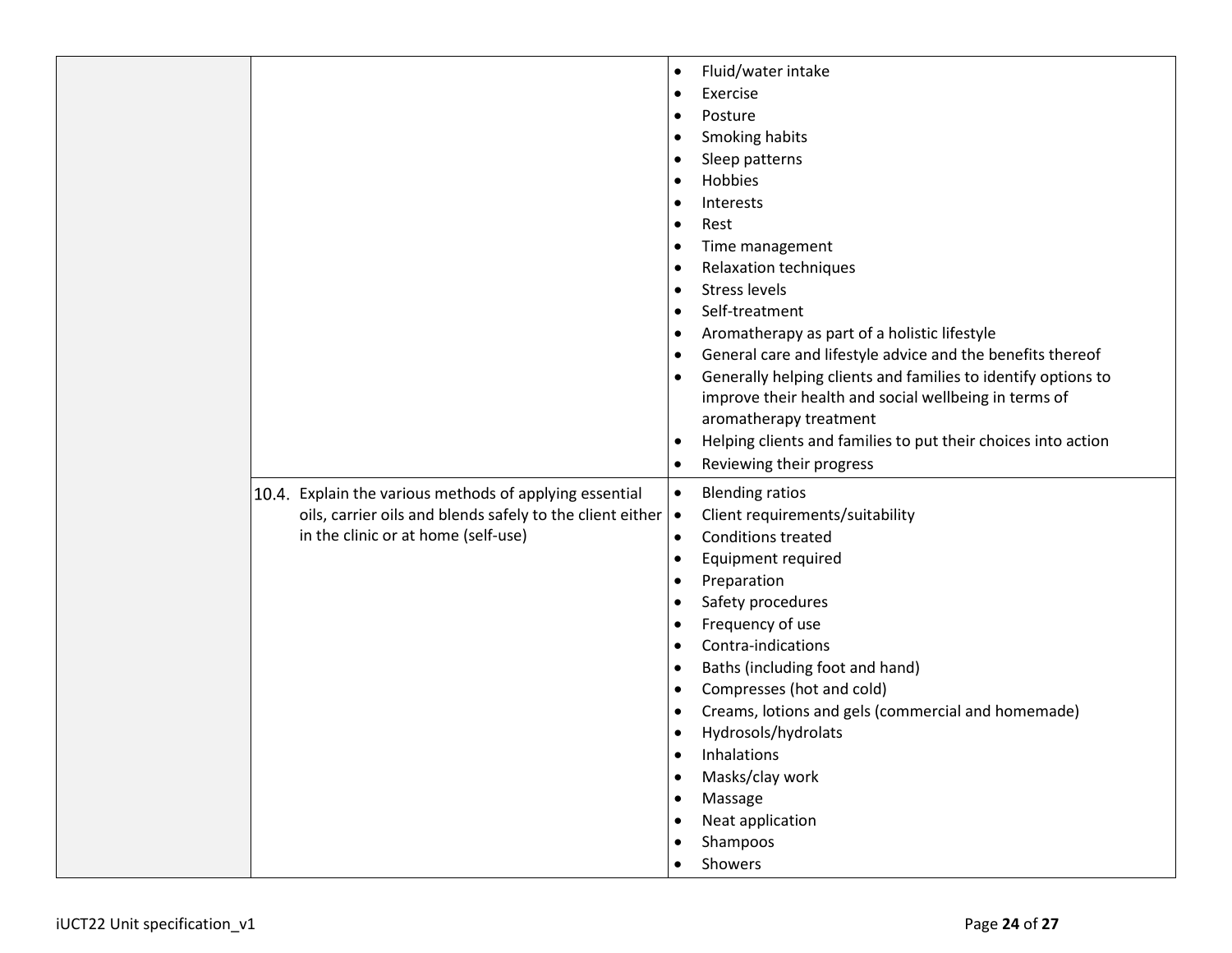|                                                                                                         | Sprays<br>$\bullet$<br>Vaporisers/diffusers<br>$\bullet$<br>The method of application, the amount of essential oil to be used<br>$\bullet$<br>and the frequency of use should be stated for each treatment<br>Nature of risks associated with self-treatment:<br>$\bullet$<br>Excessive exposure<br>۰<br>Non-recognition of effects<br>Incorrect usage of essences<br>Use of undiluted essences<br>Taking oils internally<br>Minimising risks by ensuring the client is correctly informed on<br>$\bullet$<br>how to administer the treatment<br>Informing the client on where to obtain oils and carriers of good<br>$\bullet$<br>therapeutic value and quality<br>Ensuring that if the therapist gives the client a blend to use it is<br>correctly packaged and labelled with directions for use |
|---------------------------------------------------------------------------------------------------------|-----------------------------------------------------------------------------------------------------------------------------------------------------------------------------------------------------------------------------------------------------------------------------------------------------------------------------------------------------------------------------------------------------------------------------------------------------------------------------------------------------------------------------------------------------------------------------------------------------------------------------------------------------------------------------------------------------------------------------------------------------------------------------------------------------|
| 10.5. Explain the methods of manufacturing<br>aromatherapy preparations for professional or<br>home use | Oil<br>$\bullet$<br>Water<br>$\bullet$<br>Emulsions<br>$\bullet$<br>Lotions<br>Creams<br><b>Base materials</b><br>$\bullet$<br>Commercial sources of supply<br>$\bullet$<br><b>Dilutions</b><br>$\bullet$<br>Labelling requirements<br>$\bullet$                                                                                                                                                                                                                                                                                                                                                                                                                                                                                                                                                    |

| Assessment                       |                                                                       |  |
|----------------------------------|-----------------------------------------------------------------------|--|
| 10 clients to be treated 4 times | To include:                                                           |  |
| each to make a total of 40       | Consultation including thorough medical history and general lifestyle |  |
| treatments                       | Client profile (to include any current issues in their life)          |  |
|                                  | Treatment plan                                                        |  |
| These are internally assessed    | Rationale for the choice of carrier oil                               |  |
| by the college lecturer and      | Rationale for the choice of each essential oil                        |  |
| verified by the external         | Indication of alternative oils that could have been used              |  |
| examiner                         | Exact amounts of carrier oil and essential oil blended                |  |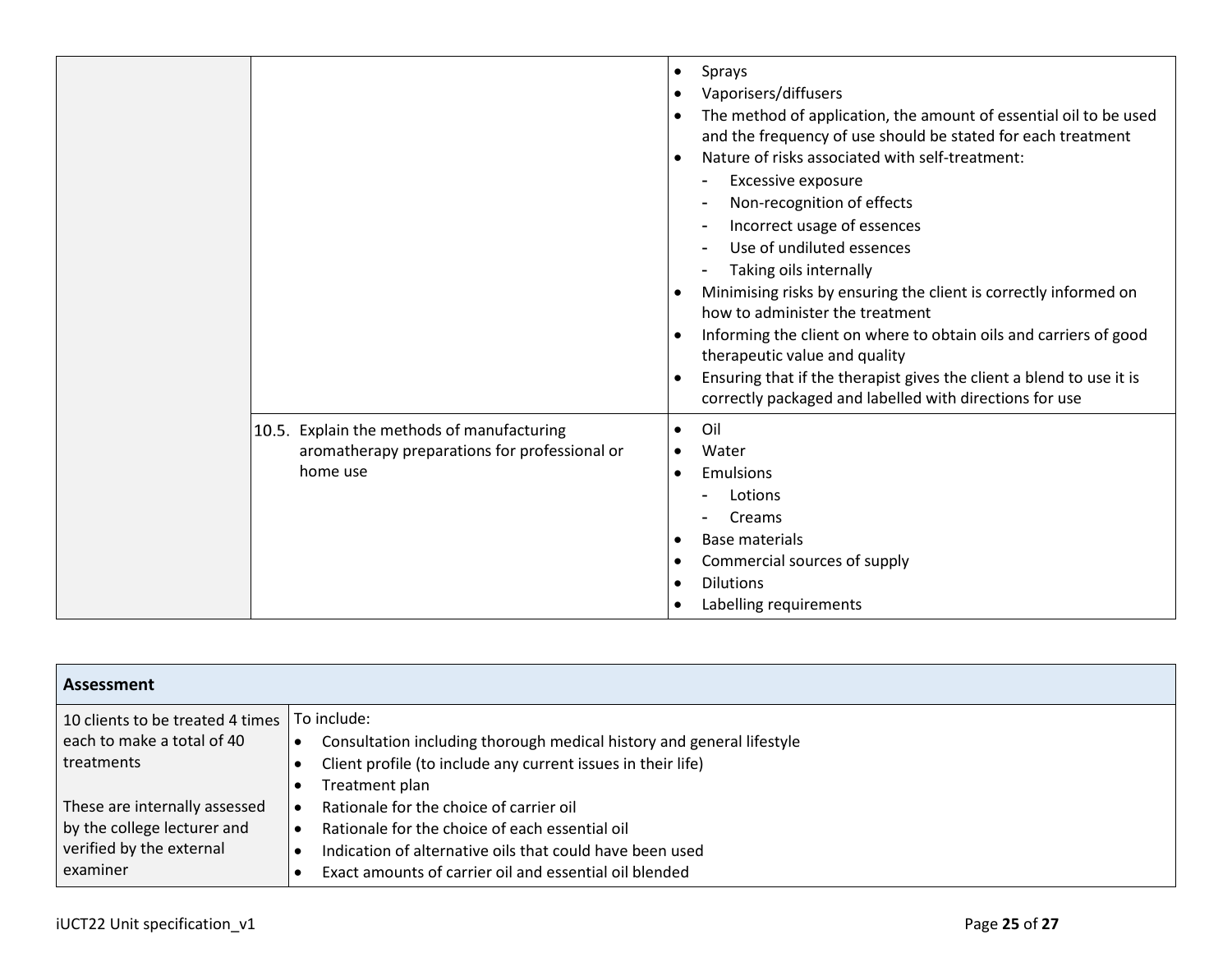|                       | Details of how the therapist conducted the treatment<br>$\bullet$                                                    |
|-----------------------|----------------------------------------------------------------------------------------------------------------------|
|                       | Details of how the client felt and their feedback<br>$\bullet$                                                       |
|                       | Details of specific home care advice given:<br>$\bullet$                                                             |
|                       | Noting recommended methods for self-treatment, i.e.:                                                                 |
|                       | Baths, vaporisers, compresses etc.                                                                                   |
|                       | Quantities of oil to be used and frequency of treatment                                                              |
|                       | The following should also be documented for treatments 2 to 4:                                                       |
|                       | All follow-up treatments must be dated and signed by both the therapist and the client                               |
|                       | Consultation should be checked and any changes noted                                                                 |
|                       | Rationale for the choice of carrier oil                                                                              |
|                       | Rationale for the choice of each essential oil                                                                       |
|                       | Indication of alternative oils that could have been used                                                             |
|                       | Exact amounts of carrier oil and essential oil blended                                                               |
|                       | Details of how the therapist conducted the treatment                                                                 |
|                       | Details of how the client felt and their feedback                                                                    |
|                       | Details of specific home care advice given - noting recommended methods for self-treatment, i.e.:                    |
|                       | baths, vaporizers, compresses etc. and quantities of oil to be used and frequency of treatment                       |
|                       | <b>Overall conclusion</b>                                                                                            |
|                       | Reflective practice (must include reflective practice and an overall conclusion which must be documented separately) |
|                       | Treatments should be evidenced through the consultation form                                                         |
|                       |                                                                                                                      |
| <b>MCQ</b>            |                                                                                                                      |
|                       |                                                                                                                      |
| Practical examination |                                                                                                                      |

| Guide to taught content                                                                                                                                                                                                                                                                                                                                        |
|----------------------------------------------------------------------------------------------------------------------------------------------------------------------------------------------------------------------------------------------------------------------------------------------------------------------------------------------------------------|
| The content contained within the unit specification is not prescriptive or exhaustive but is intended to provide helpful guidance to teachers and learners with<br>the key areas that will be covered within the unit, and, relating to the kinds of evidence that should be provided for each assessment objective specific to the<br>unit learning outcomes. |